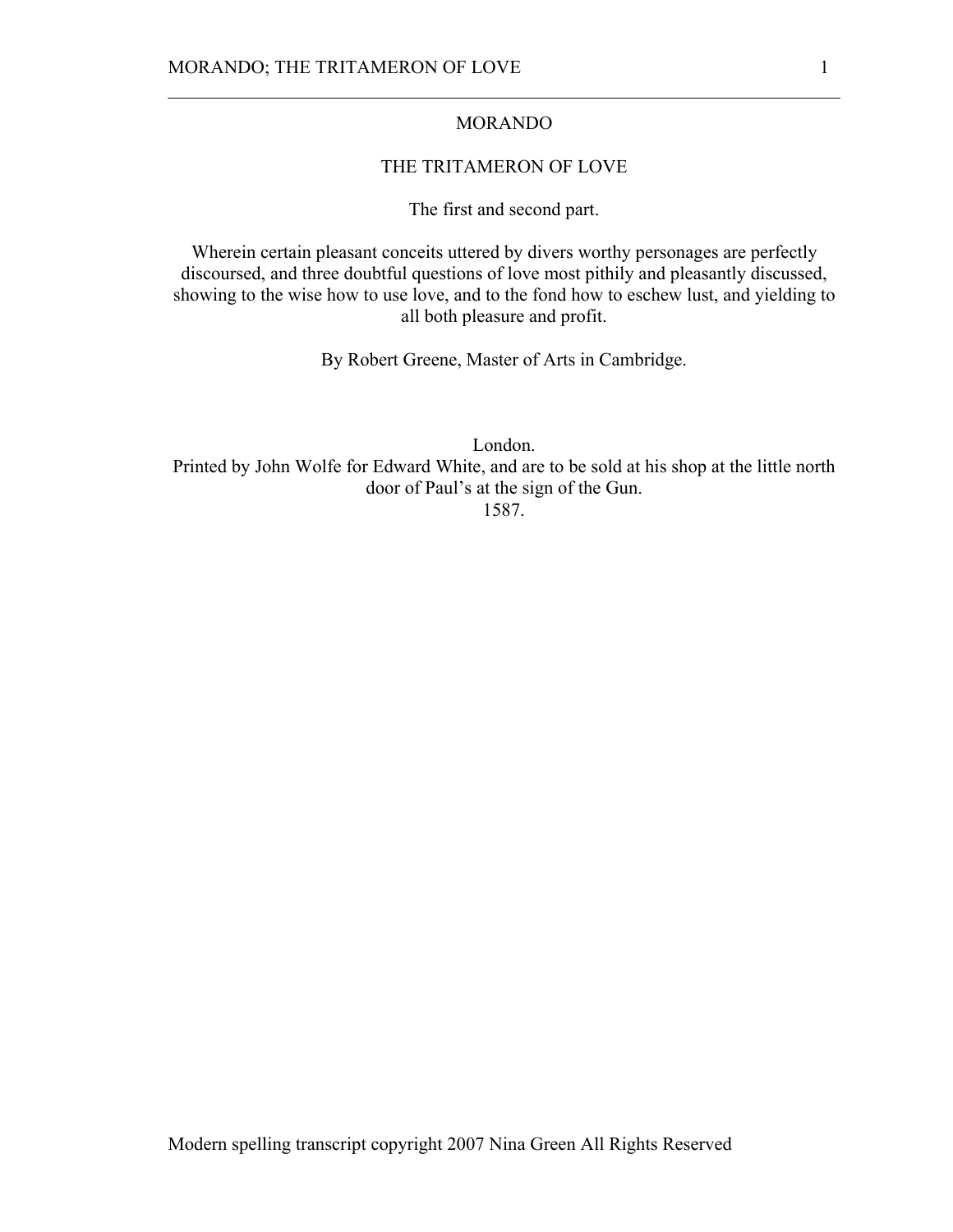To the right honourable Philip, Earl of Arundel, Robert Greene wisheth increase of honour, with the full fruition of perfect felicity.

 $\mathcal{L}_\text{max} = \mathcal{L}_\text{max} = \mathcal{L}_\text{max} = \mathcal{L}_\text{max} = \mathcal{L}_\text{max} = \mathcal{L}_\text{max} = \mathcal{L}_\text{max} = \mathcal{L}_\text{max} = \mathcal{L}_\text{max} = \mathcal{L}_\text{max} = \mathcal{L}_\text{max} = \mathcal{L}_\text{max} = \mathcal{L}_\text{max} = \mathcal{L}_\text{max} = \mathcal{L}_\text{max} = \mathcal{L}_\text{max} = \mathcal{L}_\text{max} = \mathcal{L}_\text{max} = \mathcal{$ 

The Emperor Domitian (right honourable) made him nets to catch flies lest happily he might be found idle. Caligula being wearied with weighty affairs would, to pass away the time, gather cockles. The Persian kings sometimes shaved sticks. Virgil chose rather to read rude Ennius than to be found without a book in his hand. Time wisheth rather to be spent in vain toys than in idle thoughts; the one driveth away fantasies, the other breedeth melancholy. Mercury vouchsafed once to drink of Philemon's earthen pot. Apollo gave oracles at Delphos as well to the poor man for his mite as to the rich man for his treasure. Philip thought well of the water which a poor shepherd offered to him in a greasy bottle; duty binds the subject to present, and courtesy the prince to accept; in the one, will is an excuse, in the other, courtesy a bountiful reward. Apelles (right honourable) presented Alexander with the counterfeit of Campaspe, the face not fully finished, because he liked the picture, and I offer this pamphlet unto your Lordship, not well furnished, because you are a lover of learning.

Zeuxis, painting Triton, drew only his face; the rest he hid with the tumbling waves of the sea. And I, setting forth Morando's discourse, show only his bare talk; the rest I rudely shadow with an imperfect tale. The Persians caused their apes always to mask in cloth of gold to cover their deformity. Timocles caused his popinjay to perk under a dragon of brass that the portraiture might defend her from the vultures' tyranny, and I seek to shroud my simple work under your Honour's wings, thinking one dram of your Lordship's favour sufficient to fence me from the venomous teeth of those biting vipers who seek to discredit all, having themselves no credit at all. Achilles made it not strange to take a view of Phidias' clownish work because it was the image of Mars, and I hope your Honour will vouchsafe to cast a glance on this silly book for that it represents the discourse of divers worthy personages, although of itself it is like Zeuxis' counterfeits which seemed at a blush to be grapes, but being throughly viewed were but shadowed colours. The physicians prescribe in their diet that sometimes bitter pills do as much profit the stomach as sweet potions. Augustus sometimes would solace himself as well with Ennius' dross as with Maro's gold, and it may be your Honour, passing over many learned works, will at the last stumble at this fond toy, and laugh at [+it] as Sigismond did at the pomegranate, not that he smiled [+at] the fruit but at the simple meaning of the man which presented him with so small gift. Resting upon this point, I commit your Lordship to the Almighty.

Your Honour's to command, Robert Greene.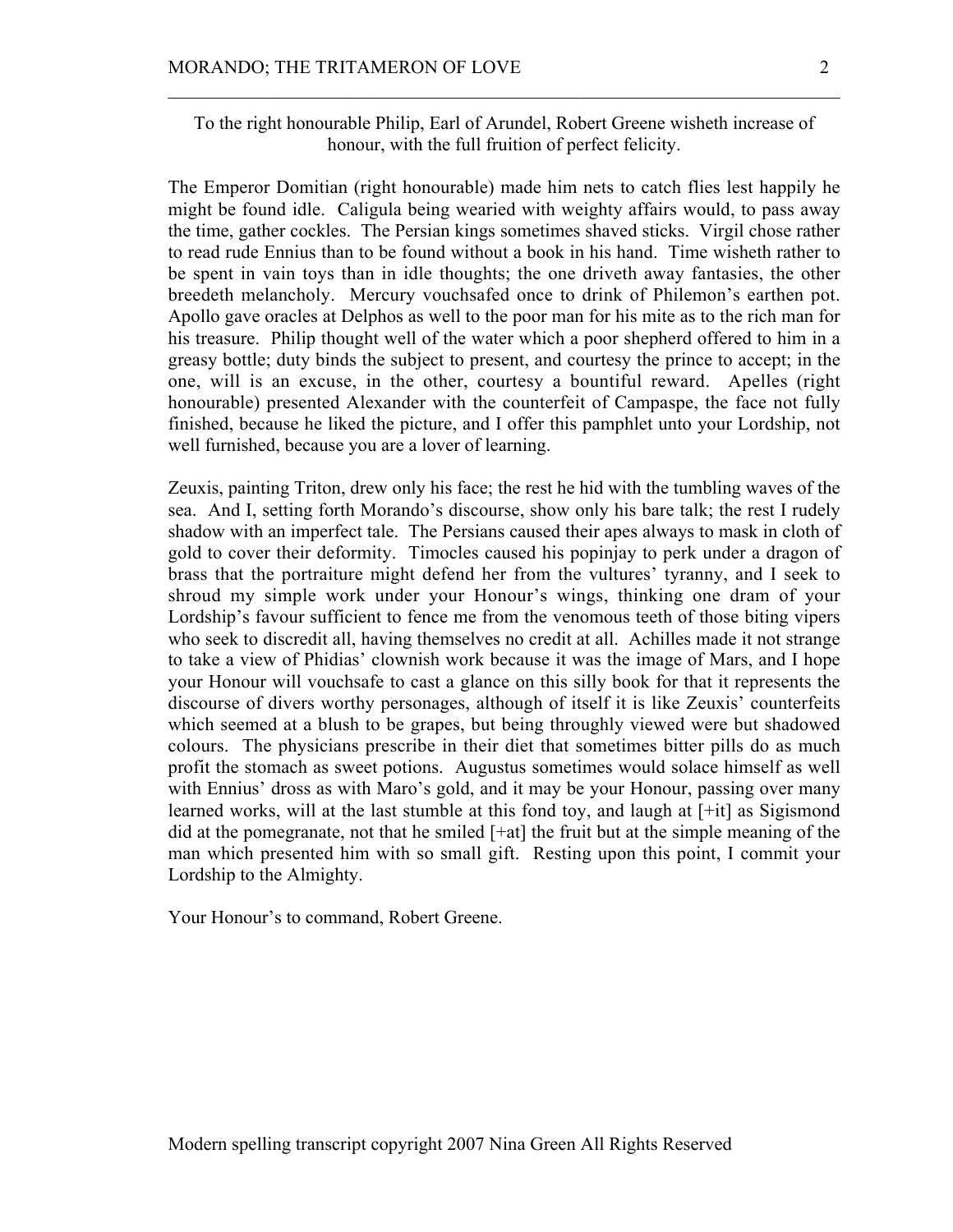To the gentlemen readers, health.

 $\mathcal{L}_\text{max} = \mathcal{L}_\text{max} = \mathcal{L}_\text{max} = \mathcal{L}_\text{max} = \mathcal{L}_\text{max} = \mathcal{L}_\text{max} = \mathcal{L}_\text{max} = \mathcal{L}_\text{max} = \mathcal{L}_\text{max} = \mathcal{L}_\text{max} = \mathcal{L}_\text{max} = \mathcal{L}_\text{max} = \mathcal{L}_\text{max} = \mathcal{L}_\text{max} = \mathcal{L}_\text{max} = \mathcal{L}_\text{max} = \mathcal{L}_\text{max} = \mathcal{L}_\text{max} = \mathcal{$ 

Demosthenes (gentlemen) always sought to win the goodwill of the senate by unfolding the equity of the case, and I seek to obtain your favour by appealing to your courtesy, hoping to find you as ready to grant me the one as the senate to grant him the other. Protagenes [=sic for Protogenes?] found the more favour in setting forth his simple pictures in that he did what he could, and I hope to find the more friendship at your hands for this imperfect work in that I do what I can. Yet I know I shall be compared of some to Damides' [=Demades?] parrot, which prated nothing but that she heard her master speak. Well, though some be savage all are not satyrs; though divers be sturdy, all are not Stoics. Let fleering sycophants carp at my want, yet I doubt not but courteous gentlemen will account of will, and as it is folly to reject the favour of the one, so it is fondness to respect the friendship of the other. But to them that shall pardon my offence and spare to spite at my fault, I wish them such prosperous hap as they can desire or I imagine. To the rest, I will to them as they wish to me, and yet I bid them both farewell.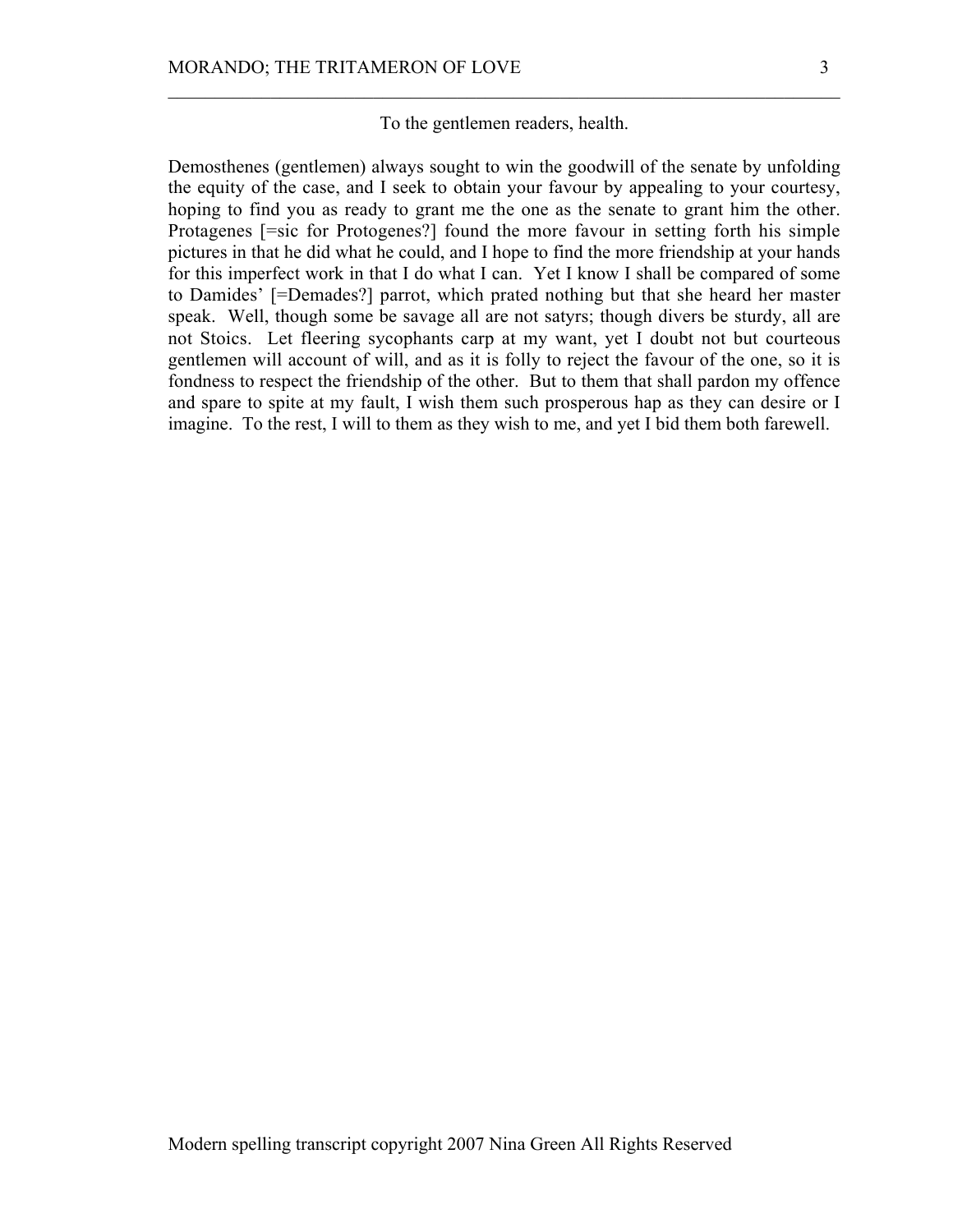## THE TRITAMERON OF LOVE

 $\mathcal{L}_\text{max} = \mathcal{L}_\text{max} = \mathcal{L}_\text{max} = \mathcal{L}_\text{max} = \mathcal{L}_\text{max} = \mathcal{L}_\text{max} = \mathcal{L}_\text{max} = \mathcal{L}_\text{max} = \mathcal{L}_\text{max} = \mathcal{L}_\text{max} = \mathcal{L}_\text{max} = \mathcal{L}_\text{max} = \mathcal{L}_\text{max} = \mathcal{L}_\text{max} = \mathcal{L}_\text{max} = \mathcal{L}_\text{max} = \mathcal{L}_\text{max} = \mathcal{L}_\text{max} = \mathcal{$ 

There dwelled in Bononia a certain knight called Signior Bonfadio whose prowess in martial exploits did not only win him wealth to maintain his worship, but also honour to countenance and countervail his substance, and immortal glory as the only guerdon due for such a doughty champion, so that he was generally honoured of all for his valorous magnanimity and particular[l]y loved of each one for his bountiful courtesy, being no less liberal to the poor to defend them from want than courageous for his country to maintain them in weal. This Bonfadio, shrouded thus under fortune and shrined up by fame, tried at last by proof which long before he had heard by report, that the stiffest metal yieldeth to the stamp, the strongest oak to the carpenter's axe, the hard steel to the file, and the stoutest heart doth bow when nature bids him bend, that there is no adamant such which the blood of a goat cannot make soft, no tree so sound which the scarab fly will not pierce, no iron so hard which rust will not fret, no mortal thing so sure which time will not consume, nor no man so valiant which cometh not without excuse when death doth call. The phoenix hath black pens as well as glistering fathers, the purest wine hath his lees, the luckliest year hath his canicular days. Venus had a mole in her face and Adonis a scar upon his chin; there was sometime thunder heard in the temple of peace, and fortune is never so favourable but she is as fickle. Her prosperity is ever sauced with the sour sops of adversity, being constant in nothing but in inconstancy. Scipio escaped many foreign broils, but returning home in triumph was slain with a tile. Caesar conquered the whole world, yet cowardly slain in the senate. So Bonfadio, having by his prowess long prevailed against his foes, was at last most unluckily slain by his supposed friends. For as in an evening he passed through a blind lane of the city, he was suddenly shot through with a pistol, which murder was so secretly committed that ye performer of so devilish a fact could never be detected.

But the report of this ruthless tragedy being come to the ears of Lady Panthia (for so was his wife called), she forthwith fell into such perplexed passions, and was so surprised by sudden sorrow, that before the tale could be half told she fell down in a trance, being hardly brought again to life by the company. Yet at last being come to herself, after she had wept so long that the very fountain of her tears was dried up with continual pouring out of sorrowful plaints, she then (womanlike) began somewhat to listen to the comfortable counsel of her friends, and to apply to her sore that salve that might soonest mitigate her malady. For through their friendly persuasions very shortly she began to consider that as to wish for an impossible thing was but a sign of small wit, so to sorrow without ceasing for that which could not be redressed did import but mere folly, the one being a foe to desire,  $\&$  the other a friend to death. She therefore, resting upon this point, thought with most solemn obsequies to celebrate her husband's funerals, that both the sequel of her works might confirm her former words, and her tears be thought to come more of care than of custom. Whereupon she framed a very sumptuous sepulchre, entombing her husband's bones with such pompous magnificence that all Italy thought Bonfadio happy for so good a wife, and her worthy of so good a husband.

The funeral finished, Panthia for a time lived more sorrowfully being a widow than merrily being a wife, till at last, seeing her mourning weed began to wax bare, she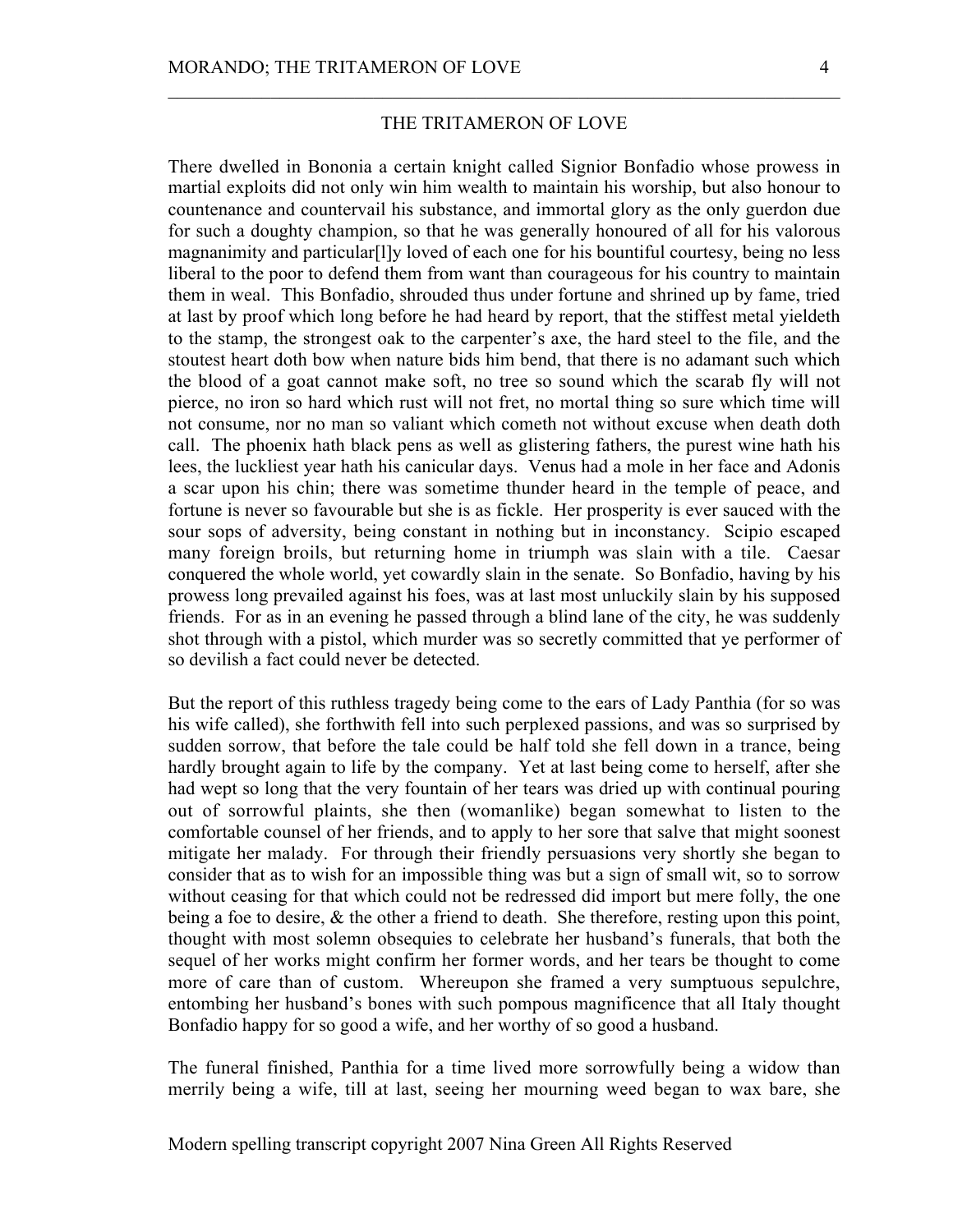thought best both to cast away her outward coat and her inward care, wisely weighing with herself that it is in vain to water the plant when ye root is dead, to ask counsel when the case is distrust [sic for dismissed?], to wish for rain when the corn is ripe, and to sigh when no sorrow can prevail. The cedar-tree remaineth without leaves but twelve days, and the date-trees but seven. Circe's love never continued above one year, and the tapers in the temple of Janus burned only but nine nights. The call of a quail continueth but one quarter, and a widow's sorrow only two months, in the one sad for her old mate, and in the other careful for a new match.

 $\mathcal{L}_\text{max} = \mathcal{L}_\text{max} = \mathcal{L}_\text{max} = \mathcal{L}_\text{max} = \mathcal{L}_\text{max} = \mathcal{L}_\text{max} = \mathcal{L}_\text{max} = \mathcal{L}_\text{max} = \mathcal{L}_\text{max} = \mathcal{L}_\text{max} = \mathcal{L}_\text{max} = \mathcal{L}_\text{max} = \mathcal{L}_\text{max} = \mathcal{L}_\text{max} = \mathcal{L}_\text{max} = \mathcal{L}_\text{max} = \mathcal{L}_\text{max} = \mathcal{L}_\text{max} = \mathcal{$ 

Panthia in this state having passed this term (I do not say with like affection), thought now she had a greater care and more charge being a widow than a wife. For she had by Signior Bonfadio three daughters, the eldest named Lacena, the second Sostrata, and the youngest Fioretta, all so adorned with beauty and endowed with bounty, so framed in body and formed in mind, each of them being both in outward complexion and inward constitution so singular as hard it was to judge which held the supremacy. Panthia, placing all her felicity in the exquisite perfection of her three daughters, sought to bring them up so charily and chastely that all men might like them for their beauty  $\&$  love them for their virtue, imitating the good lapidaries which in the purest gold set the most precious stone.

While thus solitarily she passed away the time amongst her children, Signior Morando, a knight who in his lifetime had oft served in the wars with Bonfadio, between whom there had long been a perfect league of amity, willing to show in the brood how well he loved the old bird, was so friendly to Panthia as familiar with Bonfadio, comforting her as a desolate widow and counselling her as his friend's wife, driven to the one by conscience and to the other by courtesy. Seeing therefore she did wholly absent herself from company, which made her dream on sundry melancholy motions, he did invite her and her three daughters to a grange house of his seven miles distant from Bononia, whither also divers gentlemen were bidden, thinking this the fittest means to drive her from her sorrowful dumps. Panthia, desirous to let Signior Morando understand how greatly she did account of his courtesy, came at the day appointed to his house, where both she and her daughters were not only well welcome to Morando but to all the rest of the company, amongst whom was Signior Peratio, Messire Aretino, and Signior Don Silvestro, with others, who sitting down to dinner and passing away the time with pleasant parle, it chanced after dinner as they sat talking, that Signior Peratio spied hanging in the parlour a table most curiously painted wherein both the sea and land was most perfectly portrayed. The picture was of Europa, the sea of the Phoenicians, and the land of Sidon. On the shore was a beautiful meadow wherein stood a troop of dainty damosels; in the sea, a bull upon whose back sat a dame of surpassing beauty sailing towards Candy, but looking to the crew of her companions from whom by sinister means she was separated. The painter by secret skill had perfectly with his pencil deciphered the feature of their faces as their countenance did seem to import both fear and hope, for seeing their peerless princess a prey to such a prowling pirate they rushed into the seas (as willing to be partakers of their mistress' misery) as far as fear of such fearful surges would permit them, but pushed back with the dread of present danger they stood viewing how cunningly & carefully the bull transported his charge, how Europa, arrayed in purple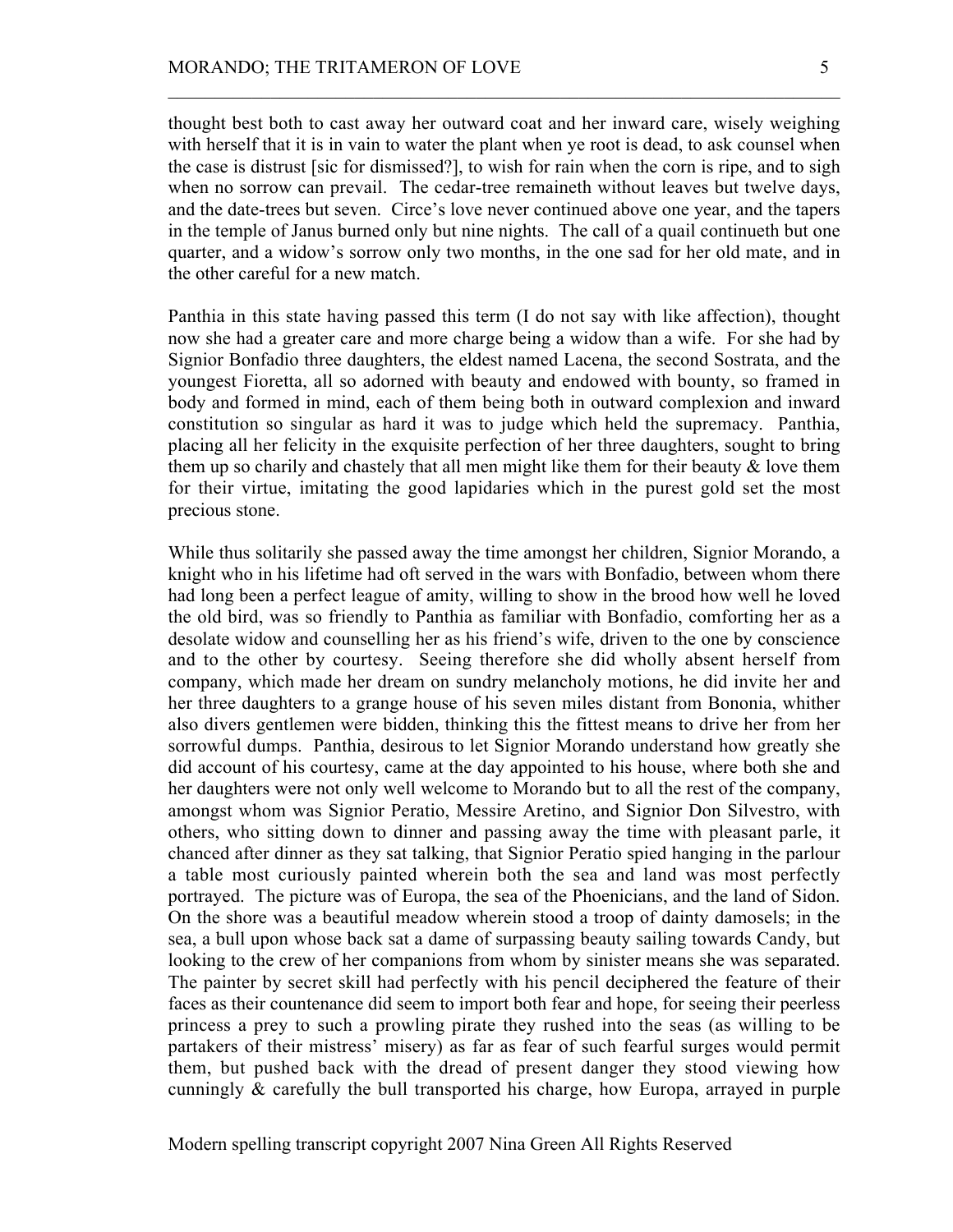robes sat securely and safely holding in her right hand his horn and in her left his tail. About him the dolphins seemed to leap, the sirens to sing, and Triton himself to triumph. Cupid also, in the form of a little boy, was there most curiously painted, having the wings spread, a quiver by his side, in one hand a flame of fire, in the other a chain of gold wherewith he drew the bull as by constraint, and turning his head towards Jupiter, seemed to smile at his folly and to despite his deity, that by this means he had made such a strange metamorphosis. Signior Peratio, having long gazed on this gorgeous picture, both praised his perfect skill that had so cunningly made a counterfeit of nature by art, and also mused at the force of love that had by conquest caught so worthy a captive, that at length, as one forced by affection, he sighing said: *O gods, that a child should rule both the heaven, the sea, and the land.*

 $\mathcal{L}_\text{max} = \mathcal{L}_\text{max} = \mathcal{L}_\text{max} = \mathcal{L}_\text{max} = \mathcal{L}_\text{max} = \mathcal{L}_\text{max} = \mathcal{L}_\text{max} = \mathcal{L}_\text{max} = \mathcal{L}_\text{max} = \mathcal{L}_\text{max} = \mathcal{L}_\text{max} = \mathcal{L}_\text{max} = \mathcal{L}_\text{max} = \mathcal{L}_\text{max} = \mathcal{L}_\text{max} = \mathcal{L}_\text{max} = \mathcal{L}_\text{max} = \mathcal{L}_\text{max} = \mathcal{$ 

Don Silvestro, seeing Peratio so suddenly passionate with the view of a simple picture, taking occasion hereupon to enter into further parle, began to cross him on this manner:

*Why, how now, Peratio,* quoth he, *do you sigh to see Jupiter so fond as for lust to abase his deity, or Cupid so presumptuous as by love to increase his dignity, the one showing himself worse than a man for his folly, the other more than a god for his power?*

*No, sir,* quoth Morando, *you mistake his meaning, for it fares with him as with Narcissus, that was never in love but when he looked into the water, or like the fish mugra, which only leapeth at the sight of the North star. Hyparchion never saw any musical instrument but he would sing, nor he any amorous picture but he must sigh, the one showing thereby his affection to music, the other bewraying his passions in love.*

*Indeed, sir,* quoth Peratio, *I remember Silenus would always lead his ass in a string, that when he waxed weary he might ride, and Amphion played ever best on his harp when he heard poor Stheneus blow on his oaten pipe; so, sir, you keep me for a plain-song whereupon to descant, showing your fine wit always to be most sharp when you find my dull head to be most gross. But Calchas never prophesied dearth to the Grecians but when his own lands were barren, nor Tiresias had never given a verdict against Juno but that he himself had been once a woman. Thraso's age could not bereave him of his parasitical affections, neither was Battus a less blab being old than in his youth. The whiter the leek's head is, the greener is the blade. The angelica beareth seed always when it begins to wither; dry sticks are soonest consumed with fire, and doting age soonest caught with fancy, divining that of others whereof they themselves do most dream, but they follow the old proverb: Similes habent labra lactucas [=Like lips, like lettuce].*

*By my faith, Signior Morando*, quoth Madam Panthia, *if you have pushed Peratio with ye pike, he hath hit you with the lance, but it seems he hath been burnt in the hand that cannot abide to hear of fire. Apollo would never willingly abide the noise of the crow because he had believed her too lightly. Silenus was ever most angry when any told him of good wine because he would oft be drunk. Peratio likes not to be touched where he is galled, nor to be accused so strictly when his conscience feels the crime. And yet I go too far, for it is no offence to love.*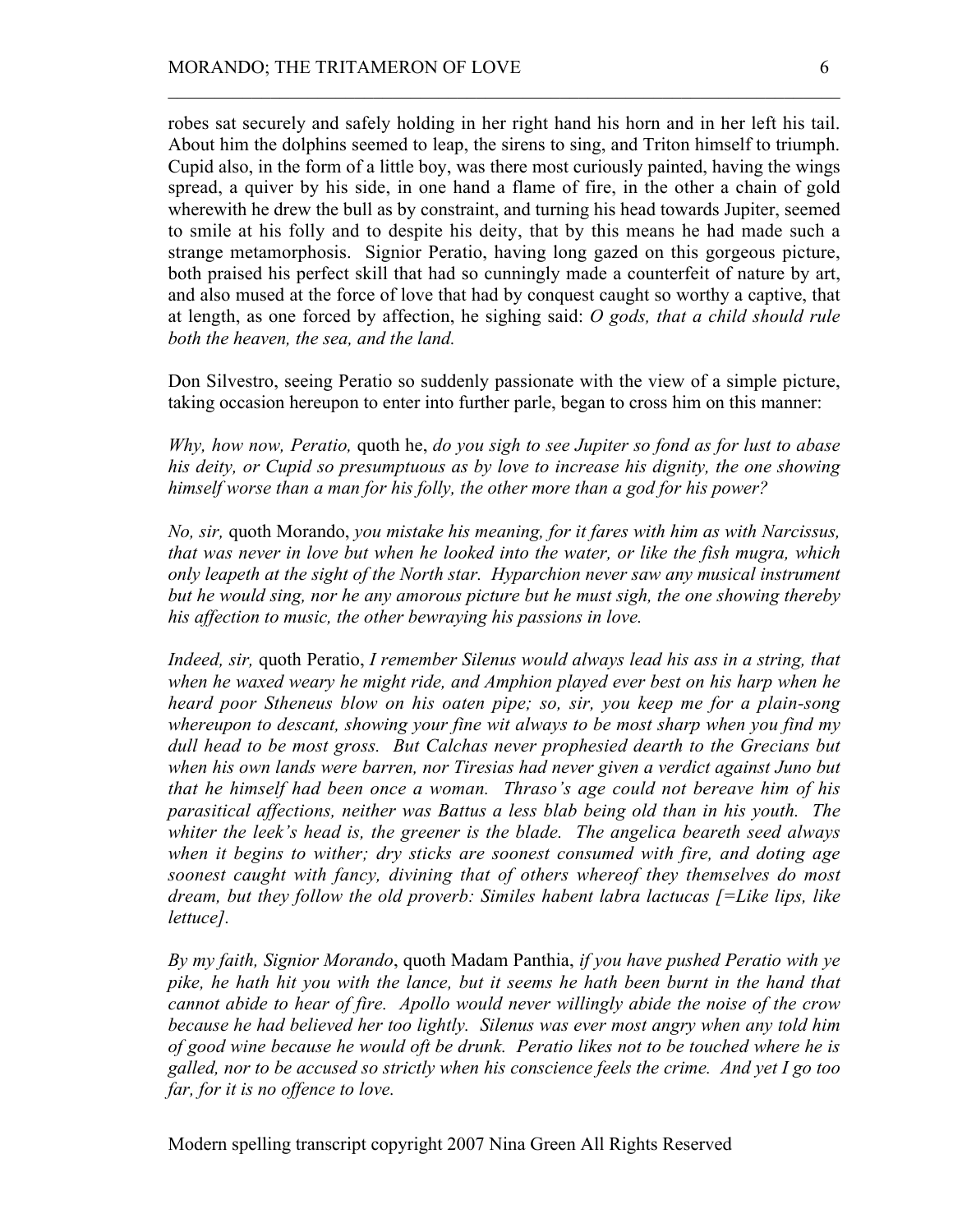*Yes, Madam,* quoth Aretino, *as Jupiter loved Europa, craving only to crop the bud of her beauty and to spoil the fruit of her honesty, seeking for the gain of his fading pleasure to procure her lasting pain. Is not such fancy a fault, when it springeth up without honest affection?*

 $\mathcal{L}_\text{max} = \mathcal{L}_\text{max} = \mathcal{L}_\text{max} = \mathcal{L}_\text{max} = \mathcal{L}_\text{max} = \mathcal{L}_\text{max} = \mathcal{L}_\text{max} = \mathcal{L}_\text{max} = \mathcal{L}_\text{max} = \mathcal{L}_\text{max} = \mathcal{L}_\text{max} = \mathcal{L}_\text{max} = \mathcal{L}_\text{max} = \mathcal{L}_\text{max} = \mathcal{L}_\text{max} = \mathcal{L}_\text{max} = \mathcal{L}_\text{max} = \mathcal{L}_\text{max} = \mathcal{$ 

*Truth, sir,* quoth Panthia, *but I count liking without law no love, but lust. Was Scipio thought a friend to Numantia when he fought to spoil the city, or Chronis [=Cronus?] to Ceres, who robbed her temple of her treasure? The turkey, having lost his colour, is of no value. The fairest flower without his smell is counted but a weed, and the maid that by mischance loseth her virginity, though never so fair, is most unfortunate; her chiefest treasure is then but trash, like the ore in the Isle Choos, which is pure in the minge [sic for mine?], but dross in the furnace, for beauty without honesty is like deadly poison preserved in a box of gold. Considering this, Aretino, do you count him to love that wisheth his lady such loss?*

*Madam*, quoth Morando, *you misconstrue of his mind, for Aretino counts that whatsoever is fancy, that is love.*

*'Tis good, then,* quoth she, *to bring him from his heresy, for fancy is vox equiuoca, which either may be taken for honest love or fond affection, for fancy oft-times cometh of wealth or beauty, but perfect love ever springeth from virtue and honesty.*

*Marry,* quoth Peratio, *that is the cause that women love so much & men so little, wherein by your own judgment they are altogether blameless, for women find in us honesty without wealth, & we in them beauty without virtue.*

*Sir,* quoth she, *your censure is no sentence, neither can this broken coin stand for sterling, for to excuse yourself before you be accused is to find a foul crack in a false conscience. 'Tis hard to cover a great rent with a small piece, or to hide Vulcan's poltfoot with pulling on a straight shoe. Honesty is always painted like a woman, as signifying that it is most predominant in that sex. And, sir, to give you a veny with your own weapon, as you said before, Like lips, like lettuce; as the man is, so is his manners. Cat always goeth after kind, and it is hard to find men without small honesty and great deceit.*

*Do you speak by experience?* quoth Morando. *Was your husband in the number of those that are cumbered with this consumption?*

*He was,* quoth she, *by nature, but that he did amend it by nurture, and yet,* quoth she, *my husband's honesty cannot conclude generally but that there must be large exceptions.*

*I am glad, Madam Panthia, that you are so pleasant, and all the rest of my good guests so merrily disposed, I hope you will not deny me of a request that generally I shall crave of you all.*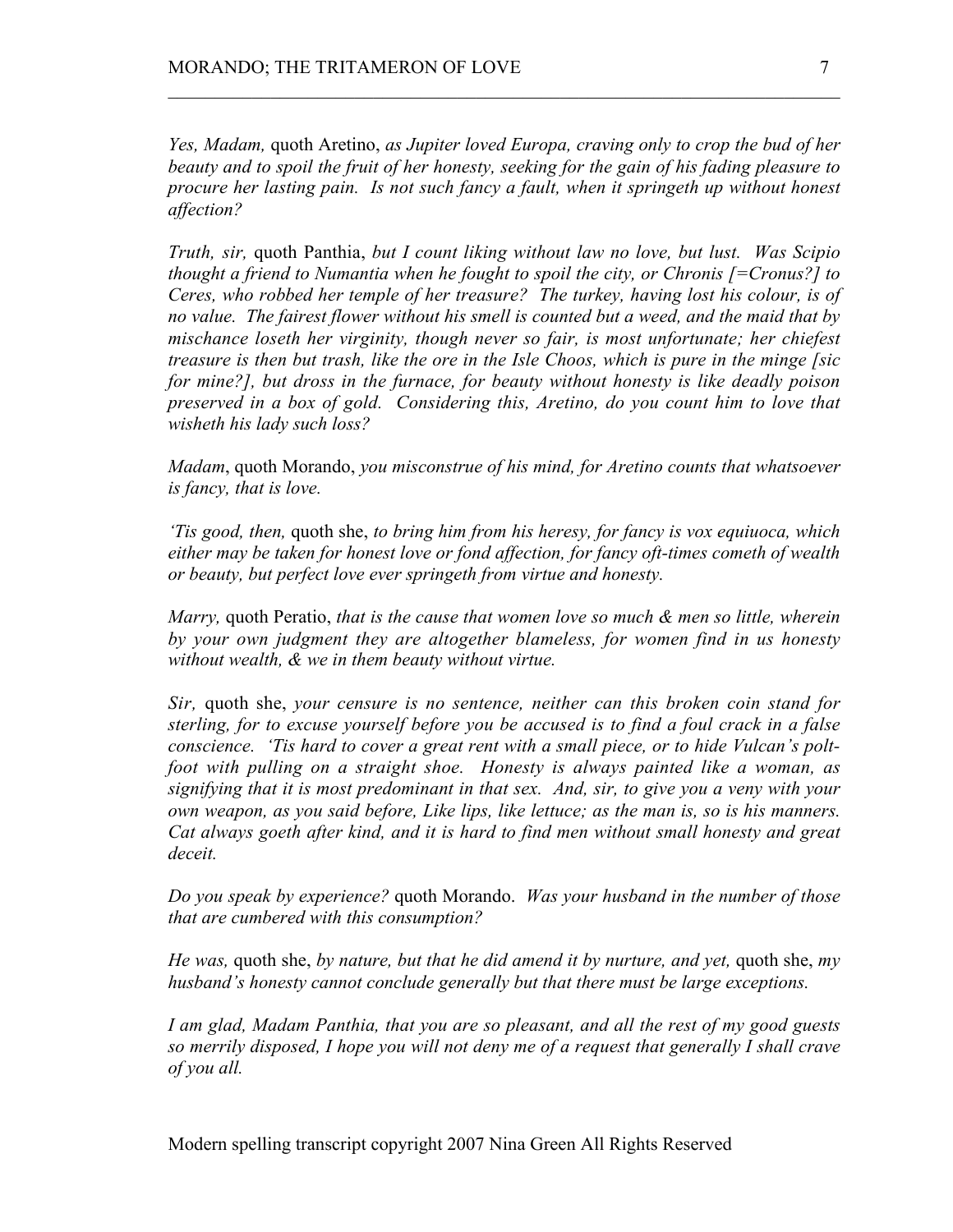*If it be reasonable*, quoth Panthia, *I dare promise for the gentlewomen.*

*And I*, quoth Silvestro, *for the men.*

*Why, then, I will have you tell me your opinions whether this our country proverb be true or no which is commonly spoken: Amor fa molto, ma argento fa tutto; Love doth much, but money doth all.*

 $\mathcal{L}_\text{max} = \mathcal{L}_\text{max} = \mathcal{L}_\text{max} = \mathcal{L}_\text{max} = \mathcal{L}_\text{max} = \mathcal{L}_\text{max} = \mathcal{L}_\text{max} = \mathcal{L}_\text{max} = \mathcal{L}_\text{max} = \mathcal{L}_\text{max} = \mathcal{L}_\text{max} = \mathcal{L}_\text{max} = \mathcal{L}_\text{max} = \mathcal{L}_\text{max} = \mathcal{L}_\text{max} = \mathcal{L}_\text{max} = \mathcal{L}_\text{max} = \mathcal{L}_\text{max} = \mathcal{$ 

*In men,* quoth Panthia, *and that we will prove.*

*In women,* quoth Peratio, *and that I shall defend.*

*Two fit champions,* quoth Morando, *to try such a doubtful combat.*

*Nay, sir,* quoth Panthia, *I myself refuse this proffer, but my daughter Lacena shall perform my challenge, for it is not a mourner's part to discourse of such pleasant points.*

*A fit match,* quoth Peratio, *for so honest a man, and to put you out of doubt, I had rather sip with your daughter than sup with you, for an inch of a kid is worth an ell of a cat. But to leave these cutting blows, how say you, Lacena? Are you content to defend so false an heresy?*

*Sir,* quoth she, *where duty drives, there denial is a fault, & where nature inferreth obedience, there to resist is to war against the gods. The young lamb cometh at the bleating of ye old sheep; the cygnet at ye call of the swan. The fawn followeth fast after the doe; creatures without reason and brute beasts by mere instinct of nature follow their dams, & should not I then obey my parents? Yes, no doubt, or else I might be counted more brute than a beast, or else less natural than a reasonable creature. This considered, if I adventure rashly to discuss so hard a case, being unfit by nature & art, the duty, I hope, that I owe unto her who hath power to command me shall be sufficient to excuse my small skill & great enterprise, and the common saying so generally used here in our country doth somewhat encourage me: A sure truth, quoth they, need[s] no subtile glose, nor a clear case a shifting counsellor.*

*Well*, quoth Peratio, *I doubt your feigned simplicity will prove to be shrewish sophistry, and therefore thus to the purpose. The case,* quoth he, *which we have to discuss is a maxim holden as true as a holy oracle, but the doubt is whether it is to be averred in men or verified in women. If the perfection of the body and the constitution of the mind forceth men to love more than the greedy desire to gain, then we have won the field and you lost the combat, and if women love more for beauty and virtue than for wealth and riches, we have taken the foil and you won the conquest.*

*But it was hard for Achelous with his shifts to prevail against Hercules because of his strength, and it will be as hard for you to resist my reason because they be true. Whoso readeth the Romish records and Grecian histories and turneth over the volumes filled with the report of passionate lovers shall find sundry sonnets sauced with sorrowful*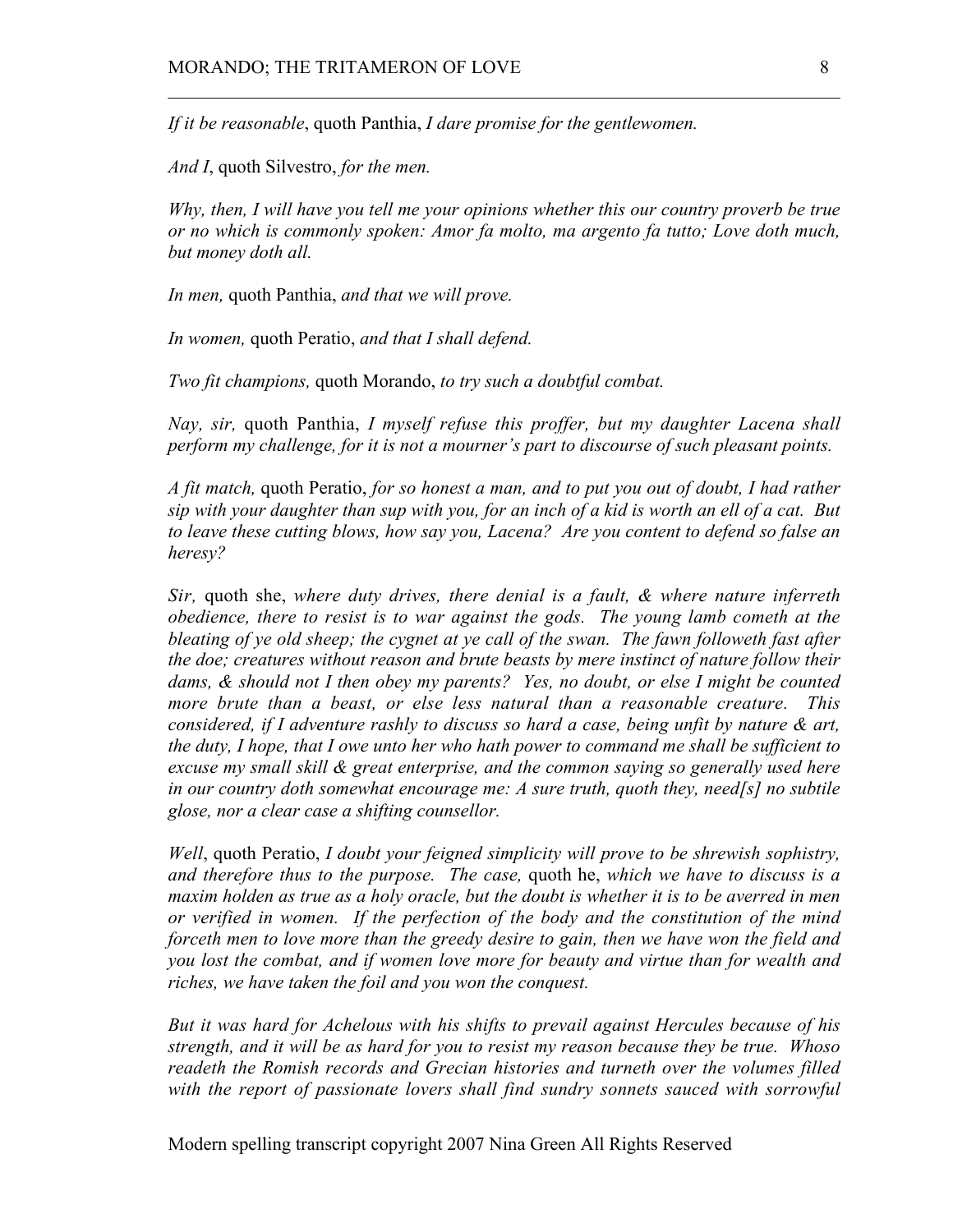*passions, divers ditties declaring their dumps, careful complaints, woeful wailings, and a thousand sundry hapless motions where the poor perplexed lovers do paint out how the beauty of their mistress hath amazed their minds; how their fancy is fettered with their exquisite perfection; how they are snared with the form of her feature; how the gifts of nature so bountifully bestowed upon her hath entangled their minds and bewitched their senses; that her excellent virtue and singular bounty hath so charmed their affections and her rare qualities hath so drowned them in desire as they esteem her courtesy more than Caesar's kingdoms, her love more than lordships, and her goodwill more than all worldly wealth. Tush, all treasure is but trash in respect of her person. Yea, they prefer the enjoying of her perfection before all the riches of fortunate Croesus. Thus the poor passionate lovers whose life hangeth on their mistress' love crave only to feed their fancies with her beauty, and to please their minds with her virtue. But let the most injurious dame who hath best skill to breathe out slanderous speeches against men say (if she can), that she hath ever heard or read of any lover that hath deciphered in his ditties the earnest desire he had to enjoy his mistress or painted out his passions that he suffered to gain his lady's possessions.*

 $\mathcal{L}_\text{max} = \mathcal{L}_\text{max} = \mathcal{L}_\text{max} = \mathcal{L}_\text{max} = \mathcal{L}_\text{max} = \mathcal{L}_\text{max} = \mathcal{L}_\text{max} = \mathcal{L}_\text{max} = \mathcal{L}_\text{max} = \mathcal{L}_\text{max} = \mathcal{L}_\text{max} = \mathcal{L}_\text{max} = \mathcal{L}_\text{max} = \mathcal{L}_\text{max} = \mathcal{L}_\text{max} = \mathcal{L}_\text{max} = \mathcal{L}_\text{max} = \mathcal{L}_\text{max} = \mathcal{$ 

*Now it is a fault committed of most, and omitted of few, that men in their love look [+not] before they leap, and therefore oft-times fall in the ditch, never gaping after the desire of greedy gain, nor building their fancy upon the fading goods of fortune, so that oft they win such a wife as he may put her dowry in his eye for hurting his sight, and her wealth may be cast without any great count, whereby it is evident that if a man once fix his fancy upon any dame, no want of wealth, no lack of living can impair his love, but he remaineth faithful in despite of fortune, wearing this posy in his shield: Non aurum sed amor [=Not gold, but love].*

*In troth,* quoth Silvestro, *if I had a case in the law thou shouldst be my counsellor, for I doubt thou hast put in such a plea as it will be hard for Lacena to answer.*

*Tush, sir,* quoth she, *though the castle be sharply assaulted, it is not straight won, and the field is not lost at the first alarum. Ajax' valour was not [sic for no] whit the less for Ulysses' vain babbling, and though by his words he won the prize, yet all men knew it was more by prating than by prowess. So if you foil me by your subtile fallations, everyone shall perceive that it is not because I defend the wrong, but because I cannot wrangle. Boethius, in his books De consolatione, noting the sundry affections which force the mind either to mislike greatly or to love fervently, saith that in making a choice of their love women do most err in that they suffer their minds soonest to be subdued by the gifts of nature, wherein although I confess they offend by fixing their fancies on such a fickle subject, yet it is evident that they more respect the person than his purse, and rather like his perfection than his lands and livings. For if women in their choice were more wedded unto wealth than to wit, and respected more their lover's possessions than his person, no doubt an infinite number of damosels should lead their lives in more plenty and less penury. But as the softest wax soonest receivest impression, as the tender twig is most easy to bend, and the finest glass most brittle, so the pure complexion of women is most subject unto love, being quickly inflamed by the force of affection but never quenched, like to the abeston stone which once set on fire can never be put out.*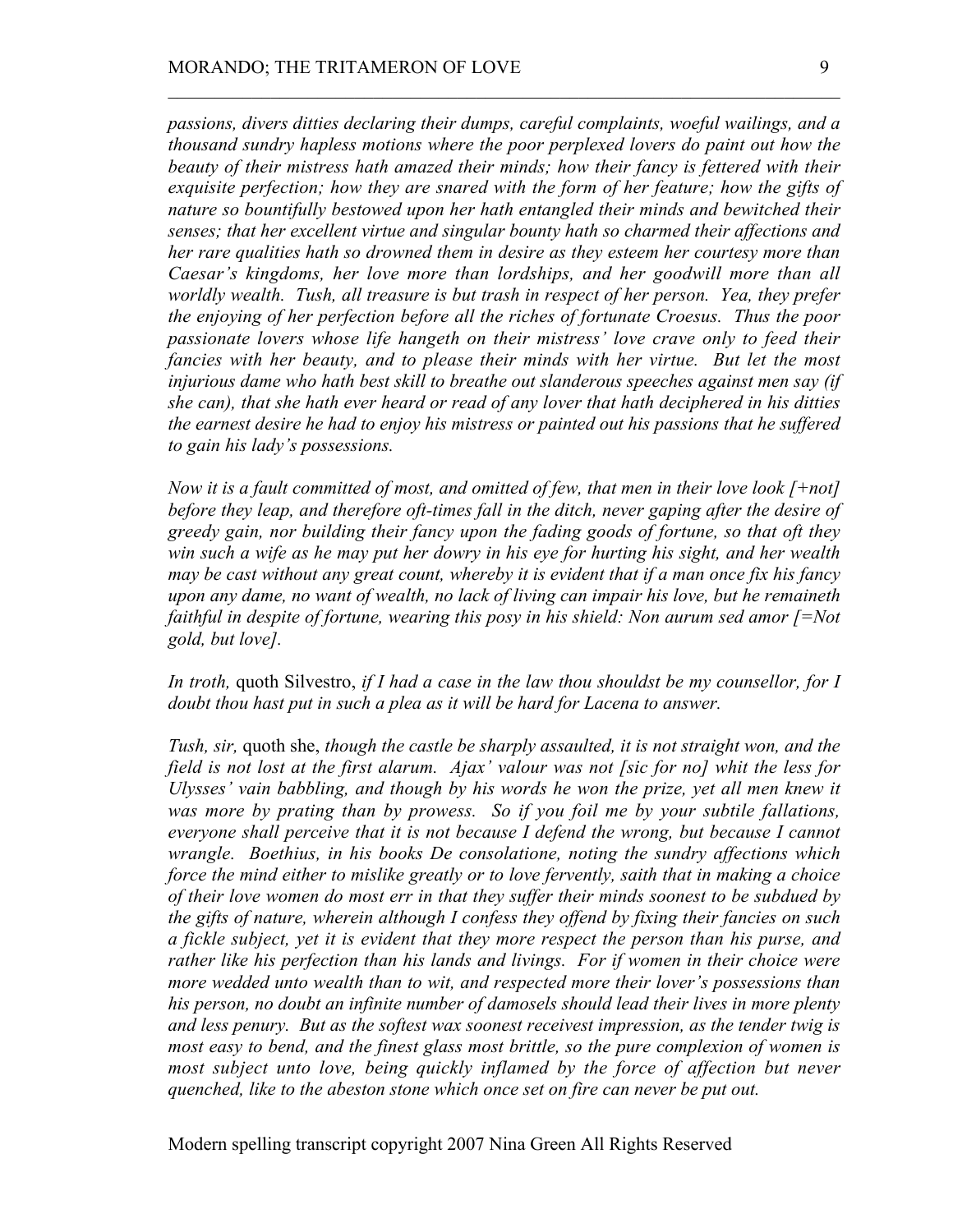*For whenas Cupid assayeth to allure the mind of a seely maid to offer incense at his altar & so become his subject, he seeketh not to draw her with worldly trash or treasure, nor to persuade her with the gift of gems or jewels, but covereth his hook with the sugared bait of beauty, wherewith she being once blinded, he carrieth her away into perpetual captivity. The affection of women is always fettered either with outward beauty or inward bounty, either builded on the perfect complexion of the body or pure constitution of the mind. They always weigh his worthiness and not his wealth, his comeliness and not his coin, and rather seek to settle their minds upon his virtue than on such fading pelf as is not permanent. For after that they have imprinted in their minds the form of their lover's feature, and that beauty hath so bewitched their senses as they are wholly at her beck, then they carefully, poor souls, consider the condition of their lovers, and as they have viewed their outward substance, so they divine of their inward qualities. If he be valiant, they love to hear of his martial exploits. His prowess pleaseth them, his manly deeds drowneth them in delight; yea, they are so besotted in this fond imagination that they think no man so able to achieve any enterprises as he, vaunting of his victories as if she herself had won the conquest. If he be wise, his wit setteth them more on fire; if eloquent, his sugared speech enchanteth them; if learned, his secret skill draweth them into an endless labyrinth, so that they wholly feed their fancies with his beauty or delight their minds with his qualities, never respecting his riches nor weighing his wealth, whereby oft-times, when poverty pincheth them, they cry peccaui.*

 $\mathcal{L}_\text{max} = \mathcal{L}_\text{max} = \mathcal{L}_\text{max} = \mathcal{L}_\text{max} = \mathcal{L}_\text{max} = \mathcal{L}_\text{max} = \mathcal{L}_\text{max} = \mathcal{L}_\text{max} = \mathcal{L}_\text{max} = \mathcal{L}_\text{max} = \mathcal{L}_\text{max} = \mathcal{L}_\text{max} = \mathcal{L}_\text{max} = \mathcal{L}_\text{max} = \mathcal{L}_\text{max} = \mathcal{L}_\text{max} = \mathcal{L}_\text{max} = \mathcal{L}_\text{max} = \mathcal{$ 

*But Signior Peratio, to come more nearer to the purpose, tell me but what you would think of her that would carefully covet that which she cannot at her own will enjoy, or seek greedily to gain that thing which another properly shall possess? Were it not to seem either fond or frantic? In the same case should women consist if they liked more for living than for love. For after they be once married, is not her husband's wealth his own to bestow? May he not either wisely keep it or wilfully consume it, either spare or spend at his own pleasure? Yes, no doubt, her dowry is then grown to be his due, & her patrimony wholly his proper possessions, so that it may consequently be concluded that women are not so witless as to wish for that which if they get, yet their gain shall be nothing, but they observe this rule as a principle: Omnia vincit amor, et nos cedamus amori [=Love conquers all things; let us too surrender to love].*

*How now,* quoth Panthia, *hath not my daughter said prettily well to the purpose? Did she not as well play the defendant as he the plaintiff?*

*Indeed,* quoth Peratio, *she hath done prettily, but not pithily. For to conclude upon supposes is but slender sophistry, and to calculate upon conjectures is bad astrology. For though Boethius doth find women faulty for fixing their fancies on the outward shape of beauty, yet he denieth not but that wealth may be the final cause which kindleth their fond desire. As he doth blame them for gazing too much on the gifts of nature, so he doth not excuse them from gaping too greatly after the gifts of fortune, so that to use this reason in this case is to pull on Hercules' hose on a child's foot. What the natural cause is of women's unnatural covetousness I know not, sith I am not skilful in such secret philosophy, but this I am sure, that they are so deeply addicted to this dross, and so*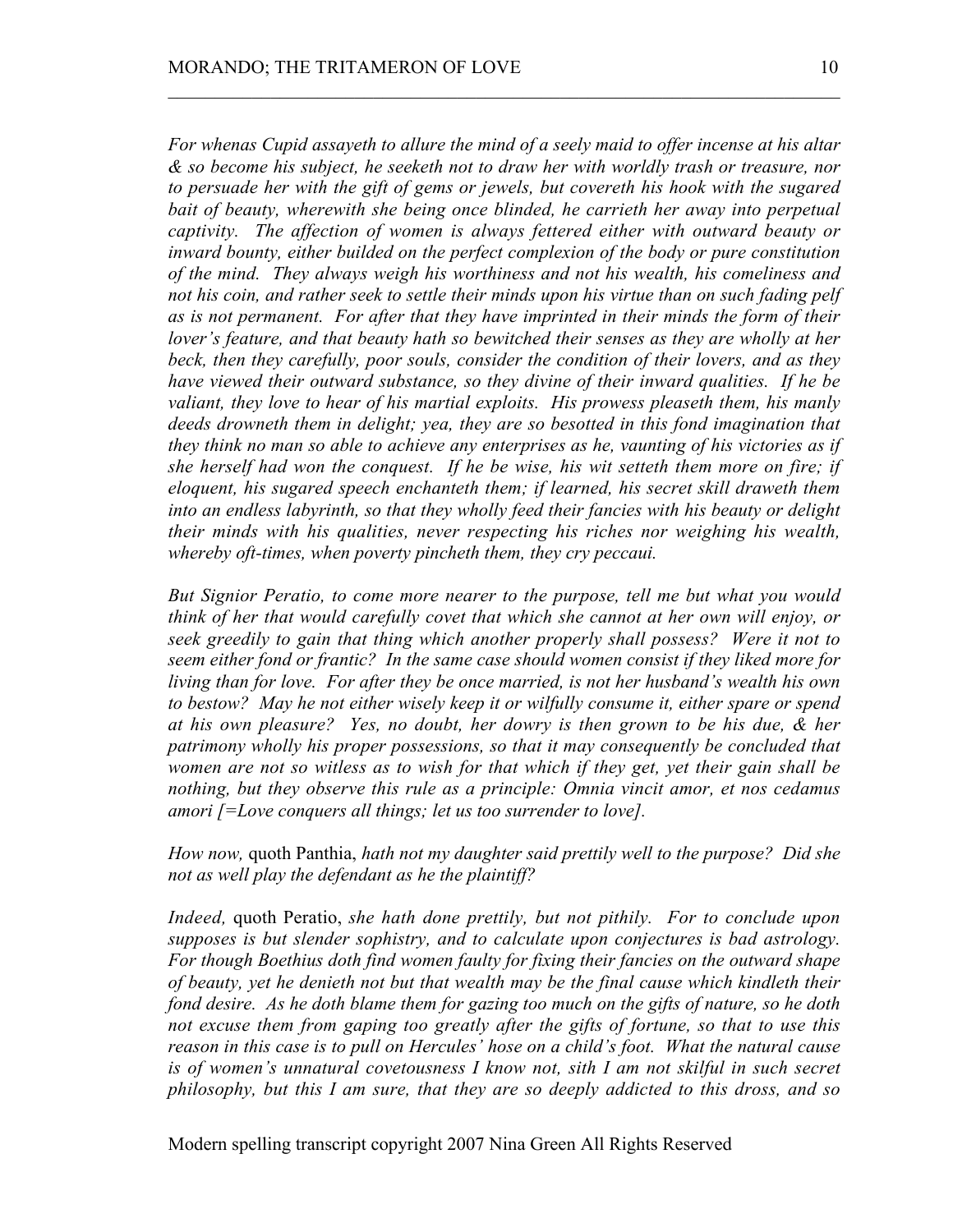*greedily given to the gain of gold, that there is no love such which coin cannot change, no affection such which fading pelf cannot infringe; nay, almost no chastity so chary which desire of wealth cannot wrack, which Virgil, wisely weighing, said: Auri sacra fames quid non muliebria pectora cogis [=What does accursed greed for gold not drive women to do?].*

 $\mathcal{L}_\text{max} = \mathcal{L}_\text{max} = \mathcal{L}_\text{max} = \mathcal{L}_\text{max} = \mathcal{L}_\text{max} = \mathcal{L}_\text{max} = \mathcal{L}_\text{max} = \mathcal{L}_\text{max} = \mathcal{L}_\text{max} = \mathcal{L}_\text{max} = \mathcal{L}_\text{max} = \mathcal{L}_\text{max} = \mathcal{L}_\text{max} = \mathcal{L}_\text{max} = \mathcal{L}_\text{max} = \mathcal{L}_\text{max} = \mathcal{L}_\text{max} = \mathcal{L}_\text{max} = \mathcal{$ 

*And to prove these my premises by a manifest instance, how was Danae, the daughter of Acrisius, sought and sued to by divers and sundry suitors whose parentage and progeny, whose beauty and bounty, whose singular feature and famous qualities deserved to be mates to the bravest dames of ye world, and yet because their comeliness was without coin, their worship without wealth, and their singular perfection without sumptuous possessions, although she had sufficient wealth of a poor peasant to make a mighty prince, yet she was so greedy after the desire of gain that she esteemed more fading pelf than all the beauty & virtue in the world; yea, such was her covetous mind that although Jupiter himself sought to sack the castle of her chastity and to crop the bud of her beauty, yet she despised his deity until to obtain his desire he was fain to fall into her lap in the shape of a shower of gold. Procris, whose fervent affection was such toward Cephalus as her parents were constrained unwillingly to marry her, as they thought, to an unfit match because her senses were besotted with the beauty of this Cephalus, and his worthy qualities had so bewitched her mind that he was the only saint whom in heart she desired to serve, after that they long had led a happy life, Cephalus, intending to make a trial of his wife's constancy, absenting himself for a while, and coming in disguised apparel made suit unto her that in her husband's absence he might have the fruition of her person, but such was her settled faith & affection that neither sighs, sorrow, sobs, complaints, prayers, promises nor protestations could prevail until he gave the last assault with the proffer of many precious jewels, whereat she was forced to give over the fort, and so courtesan-like make a sale of her constancy. What should I speak of that golden girl Eriphile, who being the mistress of many rich possessions was notwithstanding so addicted to the desire of pelf that she rejected poor passionate Infortunio, and chose that doting old peasant Amphiarus, whom after she betrayed to the Greeks for an ounce of gold. Beauty nor virtue could not win the love of Tarpeia, but for a bracelet she betrayed the capitol.*

*Tush, whom beauty cannot bend, riches will break; whom virtue cannot obtain, wealth will win, for it is not the man that women respect, but money; nor [sic for not?] his person, but his purse; not his lineage, but his living, that as the serpents hydaspes, the more they drink the more they thirst, and so are never satisfied, so women, the more coin they have, the more they covet without satiety. So that I conclude, were I as mighty as Alexander, as beautiful as Paris, as valiant as Hector, as wise as Ulysses, as trusty as Troilus, yet I shall see the sentence of Ovid stand for an oracle: Si nihil attuleris ibis Homere foras [=If, Homer, you do not bring anything, you will go outside].*

Morando and the rest of the gentlemen, hearing how cunningly Peratio did prattle, laughed to see how stoutly he stuck to his tackling, saying that they thought his reasons were as forcible as they could not be infringed, and that it were best for Lacena to give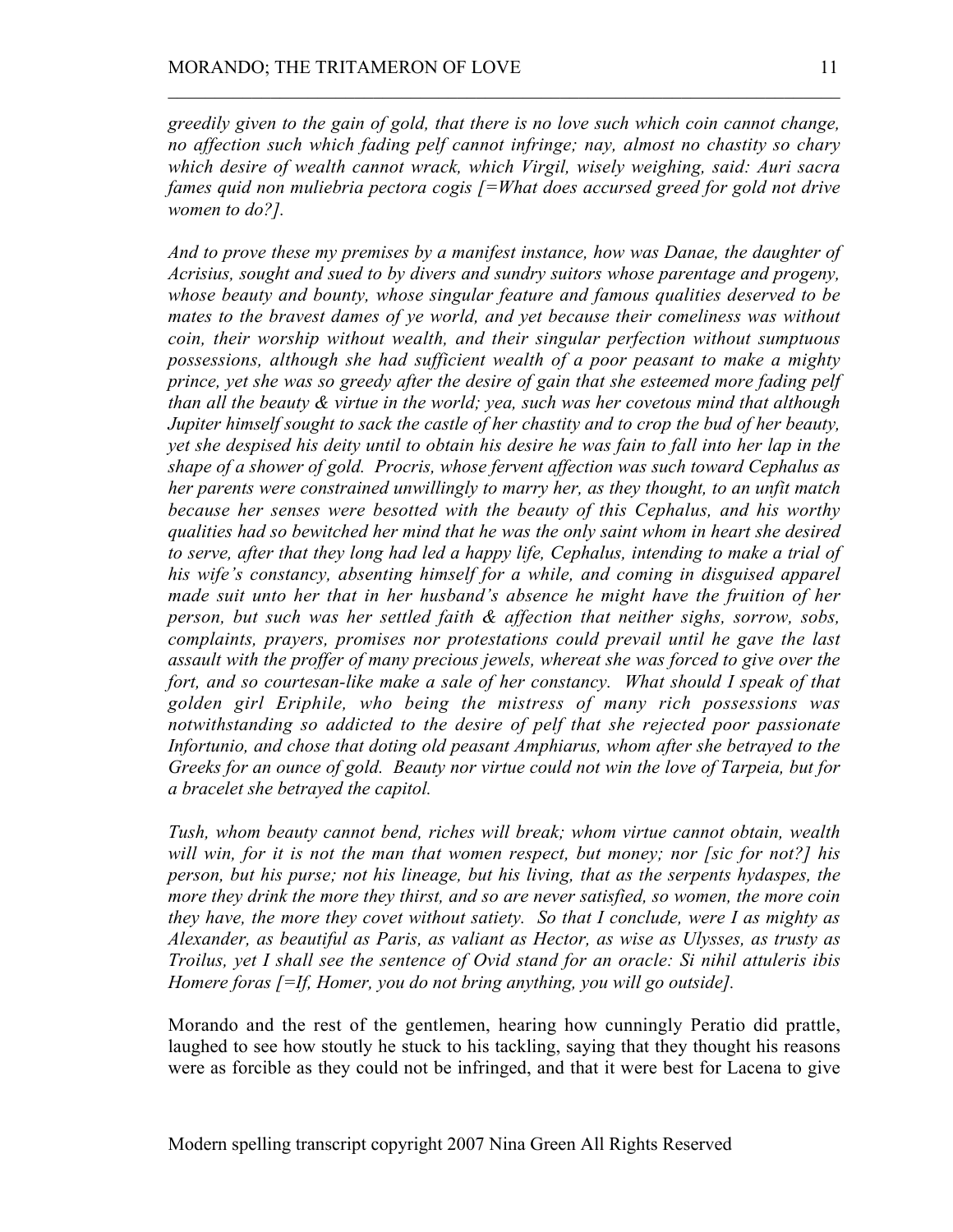over the fight in the plain field, which dry frump drive [sic] her into such a fuming choler that she made Peratio this sharp reply:

 $\mathcal{L}_\text{max} = \mathcal{L}_\text{max} = \mathcal{L}_\text{max} = \mathcal{L}_\text{max} = \mathcal{L}_\text{max} = \mathcal{L}_\text{max} = \mathcal{L}_\text{max} = \mathcal{L}_\text{max} = \mathcal{L}_\text{max} = \mathcal{L}_\text{max} = \mathcal{L}_\text{max} = \mathcal{L}_\text{max} = \mathcal{L}_\text{max} = \mathcal{L}_\text{max} = \mathcal{L}_\text{max} = \mathcal{L}_\text{max} = \mathcal{L}_\text{max} = \mathcal{L}_\text{max} = \mathcal{$ 

*Sir,* quoth she, *it were hard for Vulcan to call any man cripple because himself had a polt-foot, and Venus should be thought impudent to condemn any of lightness sith she herself was so lewd, and as unfit for you to condemn me of folly sith your own reasons are so fond, for as you say it is bad astrology to calculate upon conjecture, so I say it is worse philosophy to prove a general axiom by a particular instance. Whereas you aver that women are naturally covetous, and know not the cause, your affection seemeth to proceed rather of rancour than of reason, & of wilful spite more than of due proof, for wanting a sure author to uphold your heresy, you are fain yourself to bring in the verdict, but in this Ipse dixit shall stand for no pay, neither shall your censure be set down for a sentence. We will not allow you to be a coiner of conclusions unless your premises had been of more puissance.*

*But I remember very well that Horace, noting the fond affections of men, and wisely describing the greedy desire they have to gain, did cunningly carp at their covetousness, saying: Quaerenda pecunia primum, post nummos virtus [=Money is to be sought first of all; virtue after wealth], meaning that in all their actions they first seek to prey upon pelf, counting such fading trash their only treasure, preferring wealth before wisdom and riches before virtue, gaping greedily after gold as the only guerdon they desire for their deserts. Yea, in their love they always aim more at ye money than at the maid, and count her dowry the best saint that deserveth their deepest devotion, although they can cunningly counterfeit that they are drowned in the desire of her person when in heart they mean her purse, playing like the elephant, that rather chooseth to lean against the strong oak than against the sweet briar, or like the tiger that chooseth his prey, not by the fairness of the skin, but by the fatness of the flesh, whereas poor gentlewomen either only respect the outward property of [sic for or?] his inward perfection, either the comeliness of his person or the courtesy of his mind, detesting that filthy dross as a thing not so greedily to be desired.*

*For was it the wealth of Aeneas that Dido so much doted on, or his worthiness, who came to Carthage as a poor straggling stranger, being ready to take of all and being able to give to none? Was it the pelf of Demophoon or his person that Phyllis so deeply desired? Was it the riches of Paris that Oenone wished, or his beauty, when she knew him for no other but a poor shepherd? Was it the wealth of Ulysses or his wisdom that Circes [=Circe] sought after when she saw him to be but a wandering pirate? Did not Campaspe prefer poor Apelles before mighty Alexander, and that lovely lady Euphinia choose Acharisto, her father's bondman? Tush, who seeth not, if he be not either senseless or sotted with self-will, that women respect goodwill and not gain, courtesy and not coin, yea, love only, and not lands or livings.*

*And, sir, whereas you bring in Danae as an instance to prove women's covetous desire, if you wrest not the sense, it is small to the purpose, for Jupiter changed not into gold to obtain her chastity, but to corrupt her keepers that so he might make a rape of her virginity, neither was Tarpeia persuaded to love for gold, but to betray the capitol for*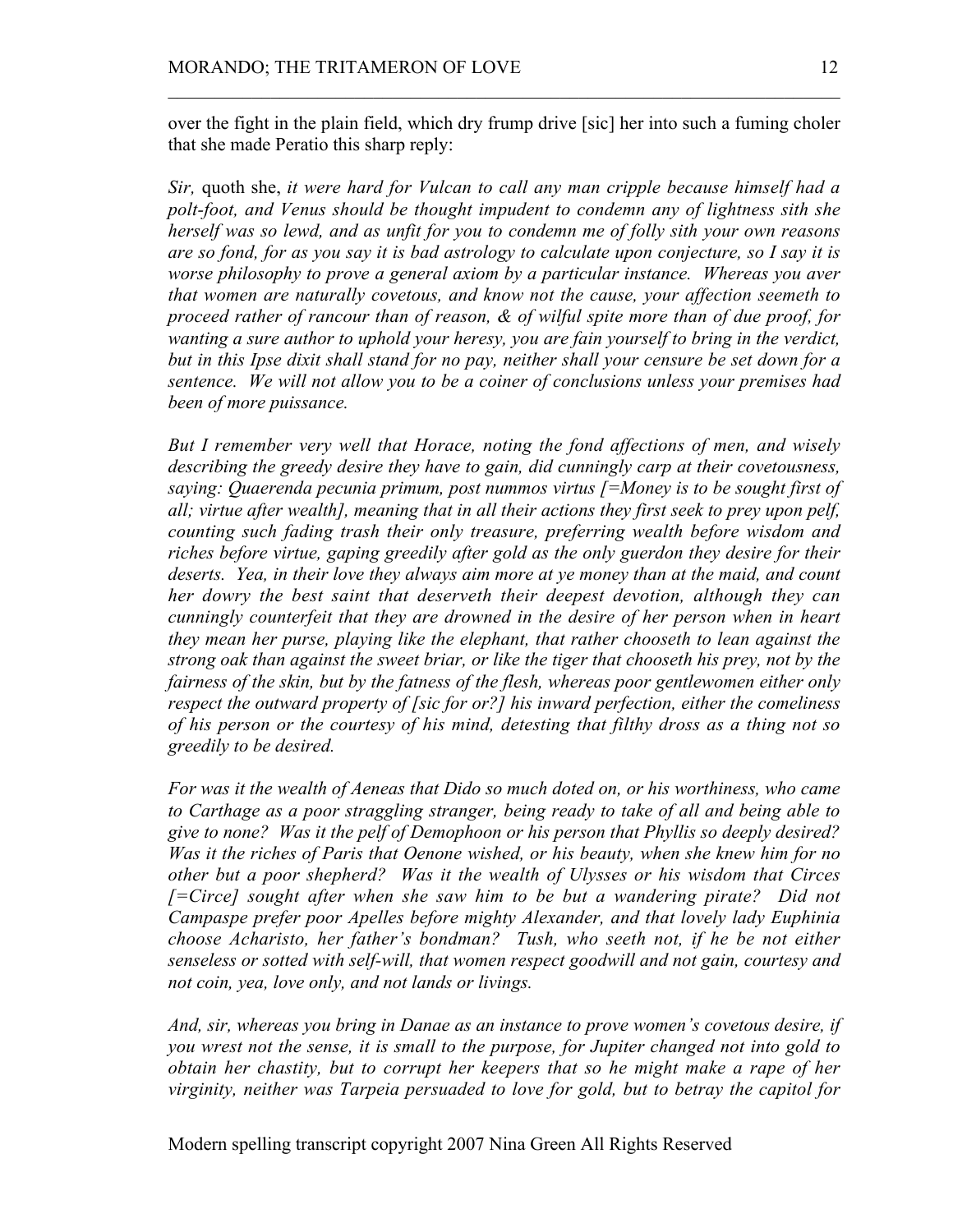*gain. And although Eriphile did amiss, and Procris offend, will these two examples infer a general conclusion? No, for as one swallow maketh not summer, nor as one withered tree proveth not winter, so one woman's offence is not sufficient to prove all faulty. Your rash reasons, therefore, are like Tantalus' apples, which are fair to the eye, but being touched, they turn to ashes, or like Apelles' grapes, that seemed to be such till they were narrowly viewed. So your subtile arguments import great force till they be sifted, and then they are like Cornelius' shadows, which seemed like men that were none. Retire, therefore, before you come at the trench sith you have followed the sound of a wrong march, for it is proper to a man to be deceived, but to persist in an error is the sign of an impudent mind, and upon this condition, although you have broadly blasphemed against women, you shall escape unpunished and fully pardoned.*

 $\mathcal{L}_\text{max} = \mathcal{L}_\text{max} = \mathcal{L}_\text{max} = \mathcal{L}_\text{max} = \mathcal{L}_\text{max} = \mathcal{L}_\text{max} = \mathcal{L}_\text{max} = \mathcal{L}_\text{max} = \mathcal{L}_\text{max} = \mathcal{L}_\text{max} = \mathcal{L}_\text{max} = \mathcal{L}_\text{max} = \mathcal{L}_\text{max} = \mathcal{L}_\text{max} = \mathcal{L}_\text{max} = \mathcal{L}_\text{max} = \mathcal{L}_\text{max} = \mathcal{L}_\text{max} = \mathcal{$ 

Morando, hearing how cunningly Lacena had resisted Peratio's reasons, began to be half blank [sic?] because Panthia, pulling him by the sleeve, said:

*Sir,* quoth she, *although my daughter hath concluded in an imperfect mood, yet it is hard to reduce it but per impossible. Your champion is chafed, and seeketh revenge, but he plays like Phineus that sought to meet his foe in the field, and yet he himself took the first foil, but as it is no shame for him that gazeth against the sun to wink, so Peratio, that strives against the truth, may take the mate and yet have good skill at the chess.*

*Why,* quoth Aretino, *is he always the best man that gives the last stroke, or she won the victory that speaks the last word? Peratio hath but yet played his quarters; he now means to be at his ward, and I believe so warely that Lacena shall have good luck if she scape without a loss.*

*Tush, gentlemen*, quoth Peratio, *Madam Panthia thinks that where Venus sits, there Mars must lay down his helmet, that no birds can sing where the peacock displays her golden feathers, but I am not so fond as with Hercules to become a slave to Omphale, nor with Mars to tie myself to Venus' will. Lacena's fair looks or her painted speech shall not charm me as I shall so lightly give other [sic for over?] the challenge, for I am not in love, and therefore may speak at liberty.*

*Truly*, quoth Morando, *sith the controversy is such as it cannot without a long discourse be decided, I will at this time become a mediator and yield my verdict because time calls us away. Upon this sentence this therefore is my censure, that as Philip of Macedon said there was no city so surely defenced whereinto an ass laden with gold might not enter, so the temple of Vesta is never so well shut but a key of gold will speedily unloose the lock.*

*Sir,* quoth Panthia, *and I by your leave will conclude to your premises with the picture which Phidias the painter drew of Mars and Venus in this form, representing Mars tied unto Venus by the eye, his breast open, wherein appeared a heart all of gold, but Venus having her sight veiled, her heart pierced through with an arrow, & chained unto Mars with a silver thread wherein was written this posy, Sans aultre.*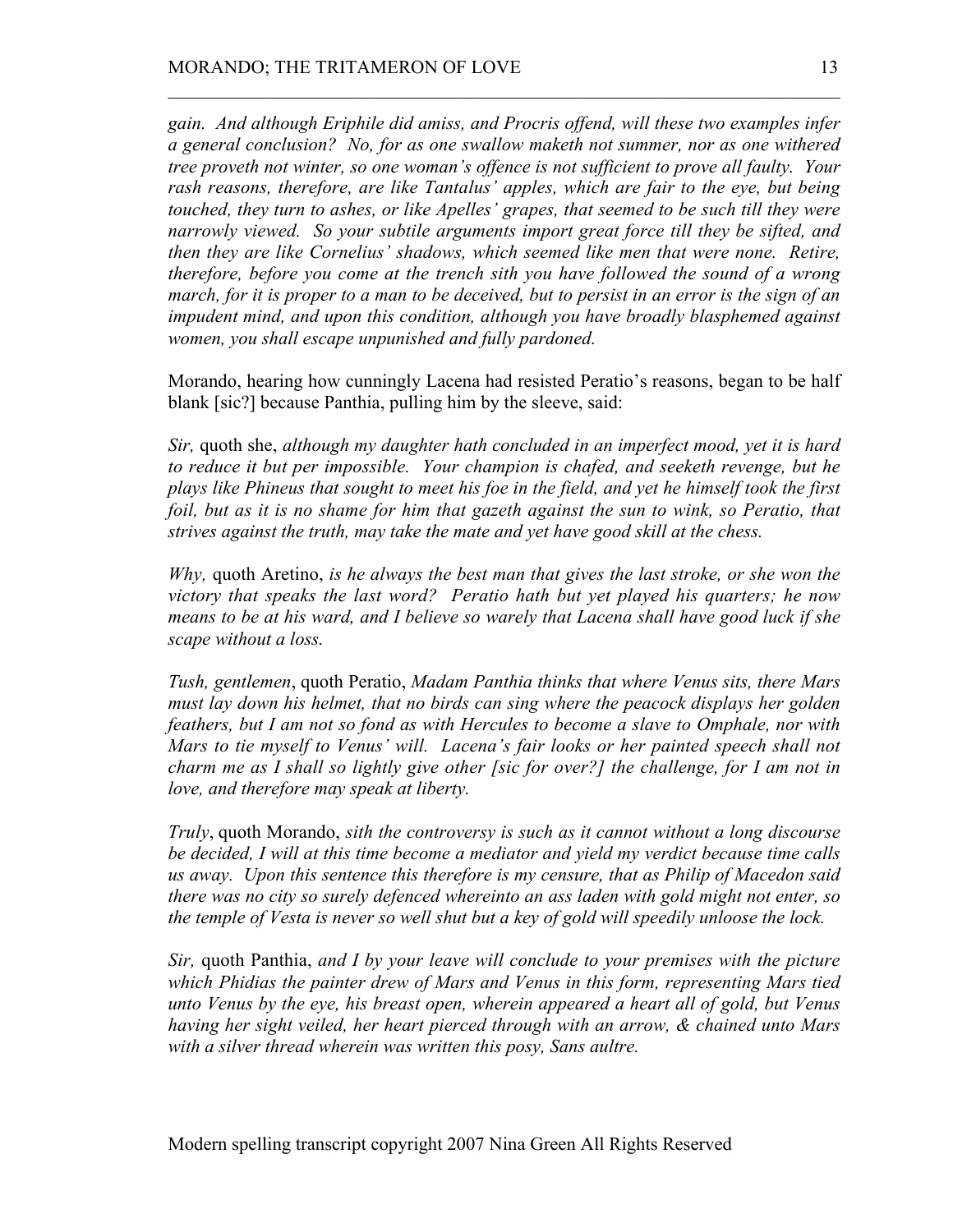*Well,* quoth Morando, *it was hard to find Diana without her bow, or Apollo without his harp, or a woman's crafty wit without a clerkly shift. But when Hercules had conquered Onithia [sic?] he could not vaunt of the victory because she was a woman, so therefore I will not strive to confute Madam Panthia, sith in getting the conquest I should rather reap discredit than purchase praise or honour. We will therefore now end our discourse and sit down to supper, where whatsoever your cheer be, yet I pray you, think yourselves heartily welcome.*

 $\mathcal{L}_\text{max} = \mathcal{L}_\text{max} = \mathcal{L}_\text{max} = \mathcal{L}_\text{max} = \mathcal{L}_\text{max} = \mathcal{L}_\text{max} = \mathcal{L}_\text{max} = \mathcal{L}_\text{max} = \mathcal{L}_\text{max} = \mathcal{L}_\text{max} = \mathcal{L}_\text{max} = \mathcal{L}_\text{max} = \mathcal{L}_\text{max} = \mathcal{L}_\text{max} = \mathcal{L}_\text{max} = \mathcal{L}_\text{max} = \mathcal{L}_\text{max} = \mathcal{L}_\text{max} = \mathcal{$ 

The gentlemen and gentlewomen finding their fare no worse than their welcome was, gave Morando great thanks for his courtesy, and being all pleasantly disposed, they passed away the supper with many pretty parleys, Don Silvestro only excepted, who was in his dumps, for the beauty of Lacena had already so battered the bulwark of his breast and had so quatted his stomach with her excellent qualities that he only fed his eyes in noting the exquisite perfection of her person, which Aretino partly perceiving, he began to pluck him from his passions in this manner:

*I have often marveled, and cannot yet cease to muse, gentlemen,* quoth he*, at the madness of those momentary lovers whose minds are like the state of Minerva's owl, that how heavy soever her head was, would ever prune herself at the sight of Pallas, or like Narcissus, that had scarcely looked into the water but was in love with his own shadow, but I think these violent passions are nothing permanent; their sparkling heat never proves to perfect coals, much like to Jason's warriors, that faded before they were fully formed.*

*What moves you,* quoth Morando, *to pop forth so suddenly this dark problem? Do you think there is any man here that is pinched with such passions, or would you see by the measure of another man's foot where your own shoe wrings you?*

*No sir,* quoth he, *the picture of Andromeda and Perseus which hangs here before mine eyes brought this to my remembrance, for methink either Andromeda was passing beautiful or Perseus very amorous, that soaring aloft in the air he did firmly love before he did fully look; his eyes were scarcely fixed ere his heart was fettered. And how think you, Signior Silvestro? Is not this strange?*

Silvestro, doubting that Aretino shot at another mark than this talk did pretend, thought to shadow his fault with a false colour, & with the lapwing to cry farthest off from her nest. He framed him therefore this answer:

*Truly, Aretino,* quoth he, *it were folly to question with Pygmalion about Aesculapius' secrets, or to demand of Polydemon what solemnity Hymenaeus observed in his sacrifices, because the one was unskilful in physic and the other as ignorant in marriage, and mere fondness it is for thee to ask my opinion of fancy when I cannot by experience yield a verdict of affection. It is hard for him to give a censure of painting that hath but looked into Apelles' shop, and as difficult for me to set down my sentence of love which am but newly entered into Cupid's school. For I confess I am not of Tyanaeus' opinion to despise beauty, nor so dogged as Diogenes to condemn women, sith the one shows a*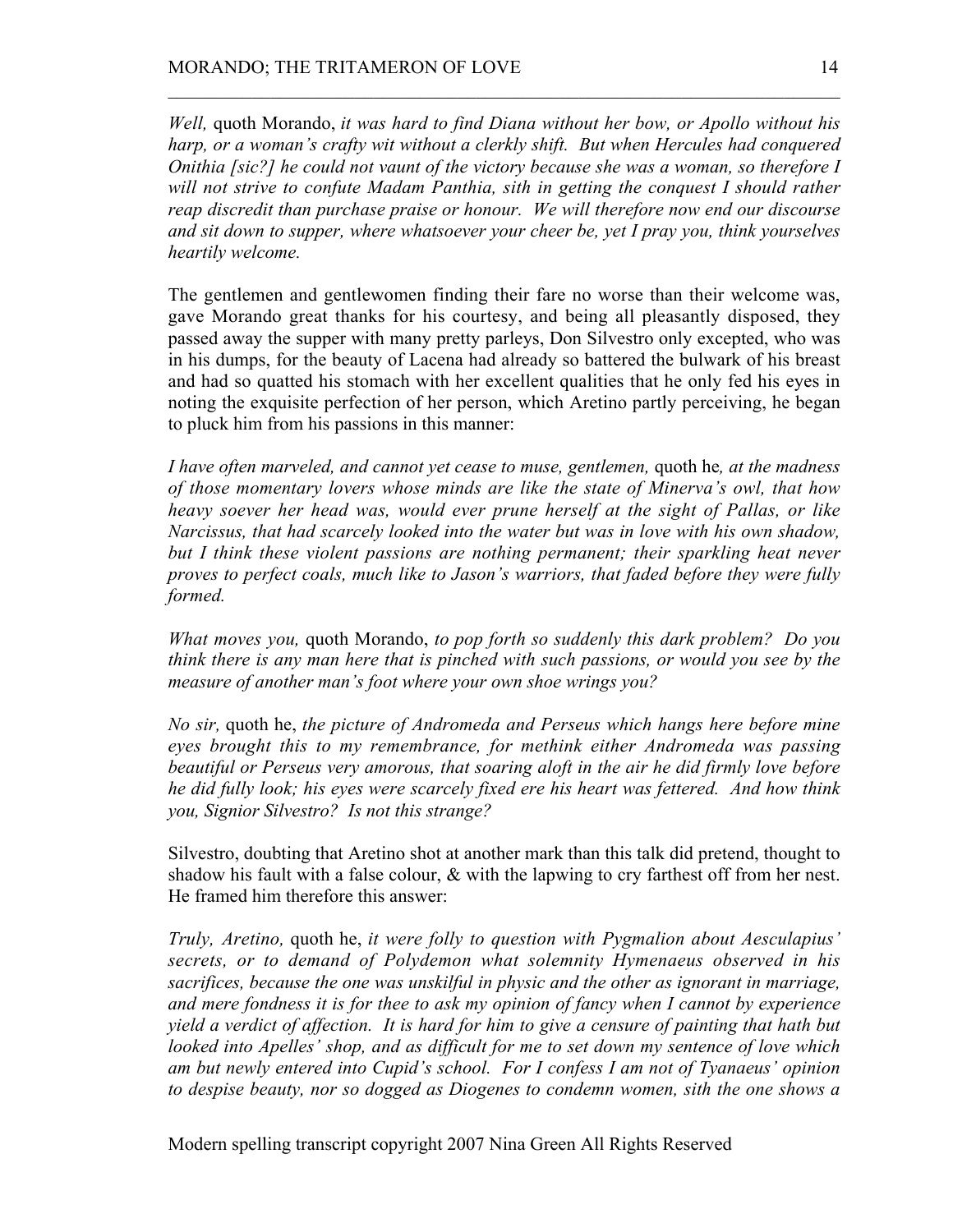*crabbed nature and the other an ill nurture. But it may be you guess another man's bow by your own bent, and play like Euritius, that accused Andraemon of love when he himself was before fettered with lust.*

 $\mathcal{L}_\text{max} = \mathcal{L}_\text{max} = \mathcal{L}_\text{max} = \mathcal{L}_\text{max} = \mathcal{L}_\text{max} = \mathcal{L}_\text{max} = \mathcal{L}_\text{max} = \mathcal{L}_\text{max} = \mathcal{L}_\text{max} = \mathcal{L}_\text{max} = \mathcal{L}_\text{max} = \mathcal{L}_\text{max} = \mathcal{L}_\text{max} = \mathcal{L}_\text{max} = \mathcal{L}_\text{max} = \mathcal{L}_\text{max} = \mathcal{L}_\text{max} = \mathcal{L}_\text{max} = \mathcal{$ 

*What,* quoth Aretino, *shall Pygmalion be angry with him that said he was a carver, seeing it was his profession by art, or shall a young gentleman take offence for being named a lover, sith it is proper to him by age? But I leave with your melancholy humour, Silvestro, sith I see that it is hard to find a suspicious man without jealousy, and a lingering lover without dumps.*

*Gentlemen,* quoth Peratio, *methinks it is folly to talk about so fond a trifle as love, which I can rightly compare to Perseus' wings, which being given him by Jupiter, carried him always into perilous dangers, or to Midas' gold, which he counting his bliss, proved at last to be his bale. Let not then such a frivolous question cause friends to give such biting quips.*

*Tush,* quoth Aretino, *these cuts cannot cause Silvestro and me to jar; every blow draws not blood, nor every word inferreth not wrath. That friendship is of a brickle mould that a little table-talk will crack.*

*In troth,* quoth Silvestro, *I take not such offence at Aretino's folly as I do, Peratio, at thy extreme fondness, that maketh so light account of love. But Proteus never remained long in one shape, neither was Iola seen to wear one garment twice. The star Cassiopeia remaineth in one sign but ten days, and thou in one mind but ten hours, being now hot, now cold, first as courteous as Trajan, and then as currish as Timon, one while a defender of lust, and another time a contemner of love. But as it is hard to catch the polyp fish because she turneth into the likeness of every object, so it is folly to credit thee which framest thy talk after every new fantasy.*

*Stay, then, Silvestro*, quoth Signior Morando, *lest you prove yourself more fond in taking such small occasion of anger than they in ministering the cause; we met as friends, and loath I were we should part as foes. Therefore for this night I commend [sic for command?] you all as my guests to keep silence, and tomorrow, if you please, in close field to try the combat. Madam Panthia and I will sit as judges to assign the conquest. The question shall be whether it be good to love or no, and in the meantime, sith it is far in the night, I commit you to God.*

Madam Panthia and the rest, giving their good host the *A dieu*, parted quietly without any more quips to their lodging.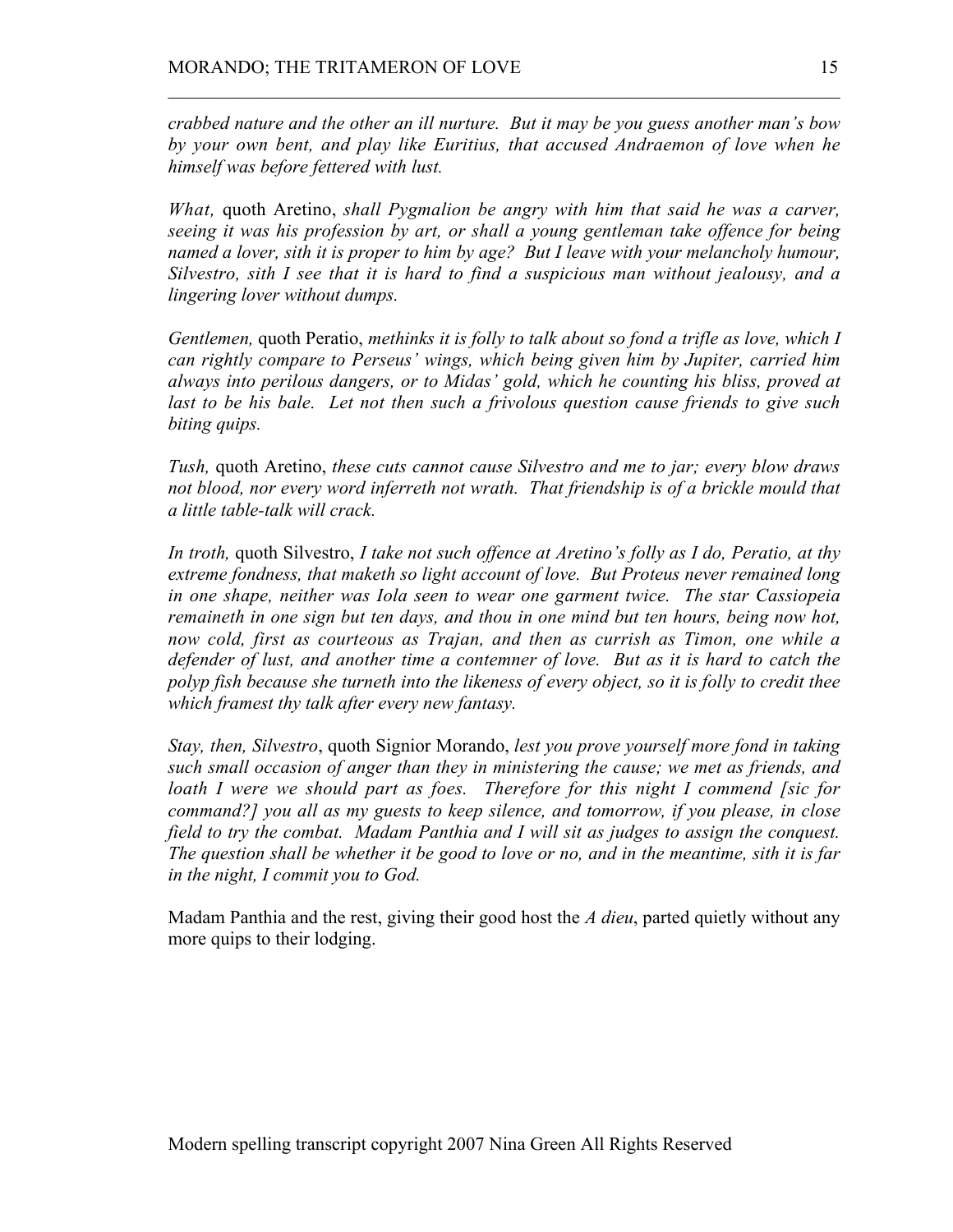## The Second Day's Discourse.

 $\mathcal{L}_\text{max} = \mathcal{L}_\text{max} = \mathcal{L}_\text{max} = \mathcal{L}_\text{max} = \mathcal{L}_\text{max} = \mathcal{L}_\text{max} = \mathcal{L}_\text{max} = \mathcal{L}_\text{max} = \mathcal{L}_\text{max} = \mathcal{L}_\text{max} = \mathcal{L}_\text{max} = \mathcal{L}_\text{max} = \mathcal{L}_\text{max} = \mathcal{L}_\text{max} = \mathcal{L}_\text{max} = \mathcal{L}_\text{max} = \mathcal{L}_\text{max} = \mathcal{L}_\text{max} = \mathcal{$ 

The night being past, and the glittering beams of Phoebus calling these countries [sic?] from their drowsy beds, Signior Silvestro, who all this night had slept with a flea in his ear, being pinched with ye quips of Aretino, but more passionate with ye exquisite qualities of Lacena, rose before all the rest, and walking alone into the garden began there to muse on the painful passions which so diversly perplexed him, feeling the force of love so furiously to assail him as either the mercy of his new mistress must mitigate his malady, or else his care must be ended by untimely death; the one he doubted of as being in fear, the other he dreaded not as one in most hapless distress. Wavering thus between two waves as he sat in his dumps, Morando, Madam Panthia, and all the rest of the company missing Silvestro, went to seek him, whom they found as a solitary saint sitting in a sorrowful plight, which they espying, began to laugh at his folly, that upon so small case (as they surmised) had entered into such choler. But as their aim was ill, so they missed the mark, for Silvestro was offering his sighs to another saint than they could conjecture, yet whatsoever the cause of his care was, Panthia thought to drive him out of his dumps on this manner:

*Signior Silvestro,* quoth she, *you accused yesternight Peratio of sickness, and I allow it better because I see by this chance you yourself will be no changeling; you went to bed in choler and rise full of melancholy, resembling the bird osyphaga [=ossifraga?], who if she perketh at night chatting, checketh all the morning till the sun be up. But I cannot blame you, sith Aretino and his fellow came over your fallows with such cutting blows.*

*I see, Madam*, quoth Peratio, *you are no cunning astrologer that can by calculation conjecture no better of Silvestro's disease. Would you have Zetus [=Zethus] merry as long as he heareth Amphion harp? Can poor Polypheme play on his pipe as long as Galatea frowns, or Apollo laugh when Dryope lowers? No, Apelles must be sad as long as Campaspe is coy. It is good reason that lovers should be solitary to bewray their sorrow, and full of dumps to signify their dolour; accuse not Silvestro then if he be not pleasant, being troubled with such amorous passions, for the poor gentleman is in love, I see by his look.*

Silvestro, hearing with what bitter taunts Peratio began to bob the fool, and how he sought like a sycophant to play with his nose, entering somewhat into choler, shaked him up with this sharp reply:

*I remember, Peratio,* quoth he, *that Cadmus for his contumelious mind was turned into a serpent, and Arachne for her proud presumption was transformed into a spider. I marvel, if the gods to wreck their wrath would use their old metamorphosis, whether they would turn thee into an ass or an ape, for by the one they might typically figure forth thy blockish reasons, & by the other paint out thy apish qualities. Did Apollo never lower but when he was in love, nor was Apelles never sad but when he was suitor? No doubt, then, the god was very gamesome before he knew Daphne, and the painter passing pleasant before he saw Campaspe. Surely your astrological reasons be of small force in that they have force, I mean not to prove me a lover, but thyself a fondling. Well, if I*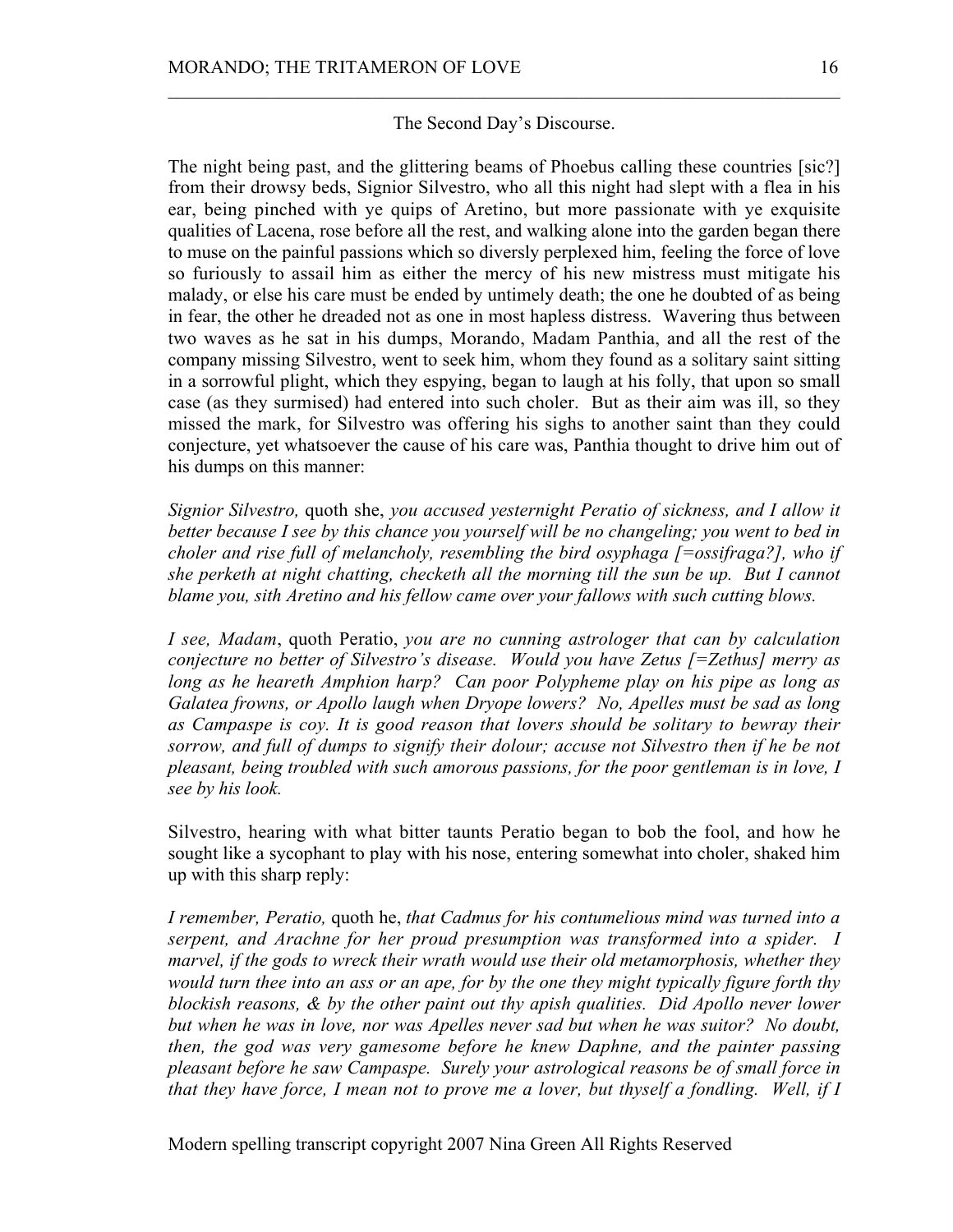*love, it is the sign of good nature; if I love not, of a cynical nurture, but whether I love or no, it cannot profit thee nor displeasure me, and yet not to love is the sign of a discourteous peasant.*

 $\mathcal{L}_\text{max} = \mathcal{L}_\text{max} = \mathcal{L}_\text{max} = \mathcal{L}_\text{max} = \mathcal{L}_\text{max} = \mathcal{L}_\text{max} = \mathcal{L}_\text{max} = \mathcal{L}_\text{max} = \mathcal{L}_\text{max} = \mathcal{L}_\text{max} = \mathcal{L}_\text{max} = \mathcal{L}_\text{max} = \mathcal{L}_\text{max} = \mathcal{L}_\text{max} = \mathcal{L}_\text{max} = \mathcal{L}_\text{max} = \mathcal{L}_\text{max} = \mathcal{L}_\text{max} = \mathcal{$ 

Morando, hearing what bitter blows were given between these two gentlemen, parted them with this parle:

*If,* quoth he, *Hercules and Achelous had not fallen out, the nymphs had never gotten their cornucopia. Had not Circes [=Circe] and Ulysses jarred, his men had never returned to their shapes. 'Tis an ill flaw that bringeth up no wrack, and a bad wind that breedeth no man's profit. Had not Silvestro & Peratio fallen out about love, we had never brought it in question whether it be good to love or no, but now we will have it tried out in the plain field to see the event of the battle, for truly I am of Silvestro's opinion, that to live without love is not to live at all.*

Sostrata, who from her birth was vowed unto Vesta, offered her sacrifice at the shrine of Diana, hearing Morando take Silvestro's part, with blushing face made this maidenly answer:

*Sir,* quoth she, *although I may seem impudent in my mother's presence to enter parle, and may be thought half immodest without command to come to council, yet I hope the equity of the cause and the necessity of the defence will excuse me to the one and clear me from the other. To have fond love honoured as a god were gross idolatry; to consent to such schismatical opinions were palpable heresy; therefore if it please my mother to give me leave, I will prove that the worst course of life is to love.*

*Daughter,* quoth Panthia, *if you think yourself strong enough to withstand so stout an heresy, my goodwill shall be quickly granted, but take heed lest in venturing in an unknown ford you slip over the shoes.*

*Tush,* quoth Peratio, *it was easy for Achilles to conquer Hector when he himself by the means of Thetis was invulnerable, and as easily may Sostrata withstand Silvestro, sith she is armed with the truth, which may well be assaulted, but never utterly sacked.*

*Your good word,* quoth Silvestro, *is never wanting, but if Sostrata would be ruled by mine advice, she should not yield her verdict against Venus, but for my part let her do as she please, for I am sure prattle she may, but prevail she cannot.*

Sostrata, hearing the short censure of Silvestro, began to defend the walls with this rampire:

*Ovid,* quoth she, *the master of this art, who busily beat his brain about setting down of amorous principles, being demanded what love was, answered that it was such a vain and inconstant thing, such a fickle & fond affectionate passion, that he knew not what it was, from whence it came, nor to what end it tended, only this he was assured of by experience, that to the unhappy it was a hell, and to the most fortunate (at the least) the*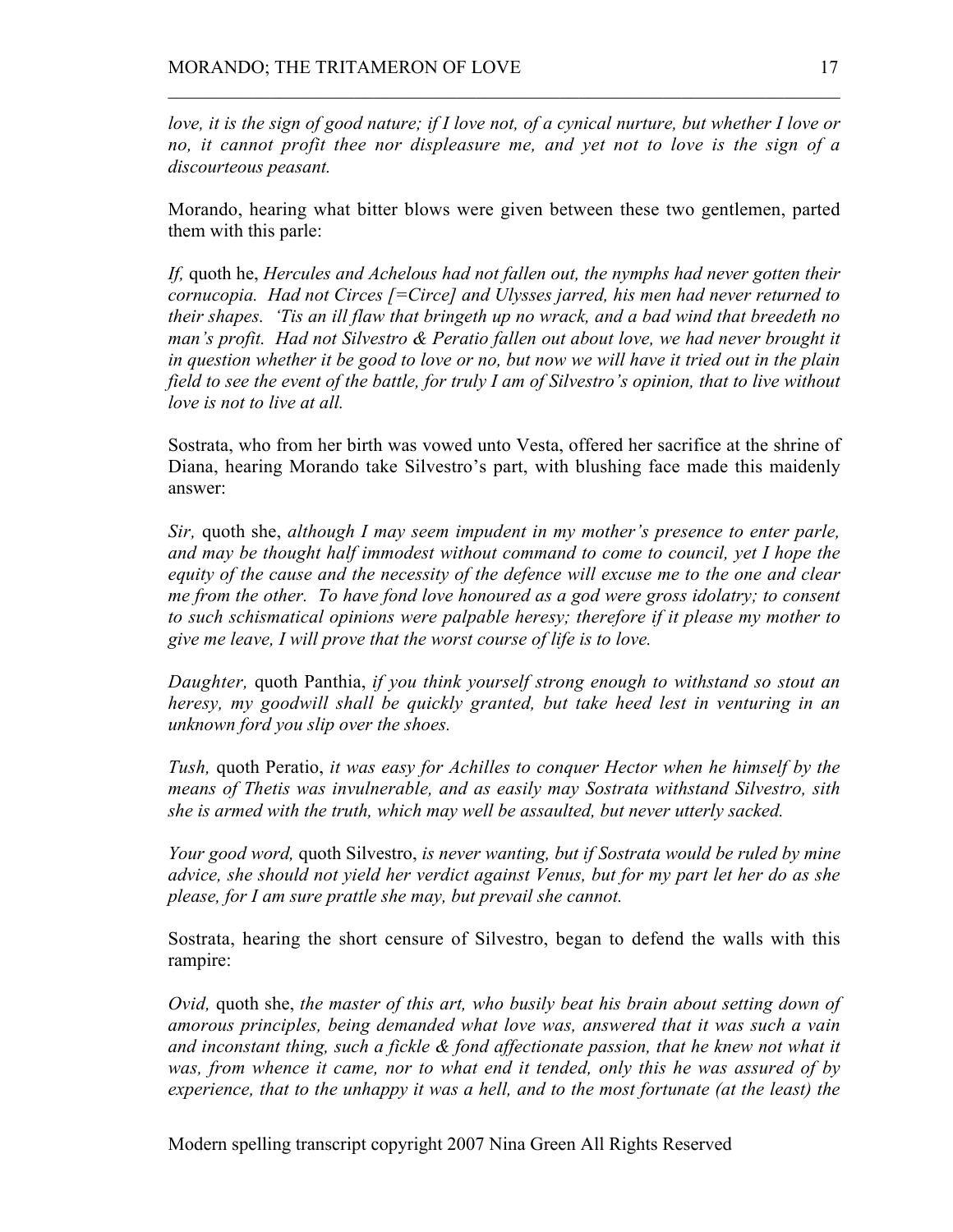*loss of freedom. Anacreon said that it was the forgetting of a man's self, whereby his senses are so besotted and his wits inveigled, he is so snared with vanity and so fettered with folly, as he greedily seeketh to gain that thing which at last turneth to his extreme loss, for whoso yieldeth himself as a slave to love bindeth himself in fetters of gold, and if his suit have good success, yet he leadeth his life in glistering misery. For love, according to the definition of the philosophers, is nothing else but the desire of beauty, so that the beginning, midst and end of love is to crop the bitter-sweet bud of beauty, which how pleasant soever it be in the mouth, yet so perilous in the maw that he never or seldom digesteth it without danger both of his purse and person. Beauty, the only jewel which lovers desire to enjoy (although you may object against me that it is a foul bird defiles their own nest, yet conscience constrains me to aver the truth) is like to the baaran flower, which is most pleasant to the eye, but whoso toucheth it feeleth present smart. None ever rid on Sejanus' horse but he came to ruin. Whoso possessed but one dram of the gold of Tholossa [=Tolosa] perished. He that with unwashed hands touched the altar of Janus fell down presently dead, and few or none which only fix their fancy upon beauty escape without mishap or misery, so that I conclude the lover in lieu of his toil getteth such gain as he that reapeth the beautiful apples of Tantalus, which are no sooner touched but they turn to ashes.*

 $\mathcal{L}_\text{max} = \mathcal{L}_\text{max} = \mathcal{L}_\text{max} = \mathcal{L}_\text{max} = \mathcal{L}_\text{max} = \mathcal{L}_\text{max} = \mathcal{L}_\text{max} = \mathcal{L}_\text{max} = \mathcal{L}_\text{max} = \mathcal{L}_\text{max} = \mathcal{L}_\text{max} = \mathcal{L}_\text{max} = \mathcal{L}_\text{max} = \mathcal{L}_\text{max} = \mathcal{L}_\text{max} = \mathcal{L}_\text{max} = \mathcal{L}_\text{max} = \mathcal{L}_\text{max} = \mathcal{$ 

*If this trash then be the treasure which lovers desire so greedily to gain, no doubt their winnings shall be much like to his which, supposing to embrace Juno, caught nothing but a vain vanishing cloud. This considered, he hath either his senses besotted or else is blinded with self-will which seeth not the abuses in love and folly of lovers, whose life is so pestered with continual passions and cumbered with such hapless care as it is to be counted nothing but a very mass of misery. They spend the day in dumps and the night in dolour, seeking much and finding little, gaping after that which they seldom gain, and which if they get, proveth at length but loss.*

*'Tis true in troth,* quoth Peratio, *for of all follies, love is the greatest fondness, and especially in those which are counted truest lovers, who if they want of their will and miss of their wish pine away in hellish penury, and though their mistress reward them with hate, yet they never make an end of their love but by death. Such love, in my opinion, no wise man either will or can commend, for if to love were good, as is now in question, yet it is [+a] proved principle Omne nimium vertitur in vitium [=Every excess develops into a vice]; therefore if ever I love, I will keep a mean, neither too high, lest I suspect with Cephalus, nor too low, lest I mislike with Minos, and especially I would not exceed, for I think of lovers as Diogenes did of dancers, who being asked how he liked them, answered: The better, the worse.*

This pleasant conceit of Peratio made Morando and all the company to laugh, seeing how bitterly he began to bob Silvestro on the thumbs, who, throughly chafed, burst forth into these terms:

*Peratio,* quoth he, *you come to council before you be called, and set down your sentence before any man craves your censure; your verdict is of less valure. Your slender opinion is not to be taken for a principle, and therefore learn thus much of me, that so apishly to*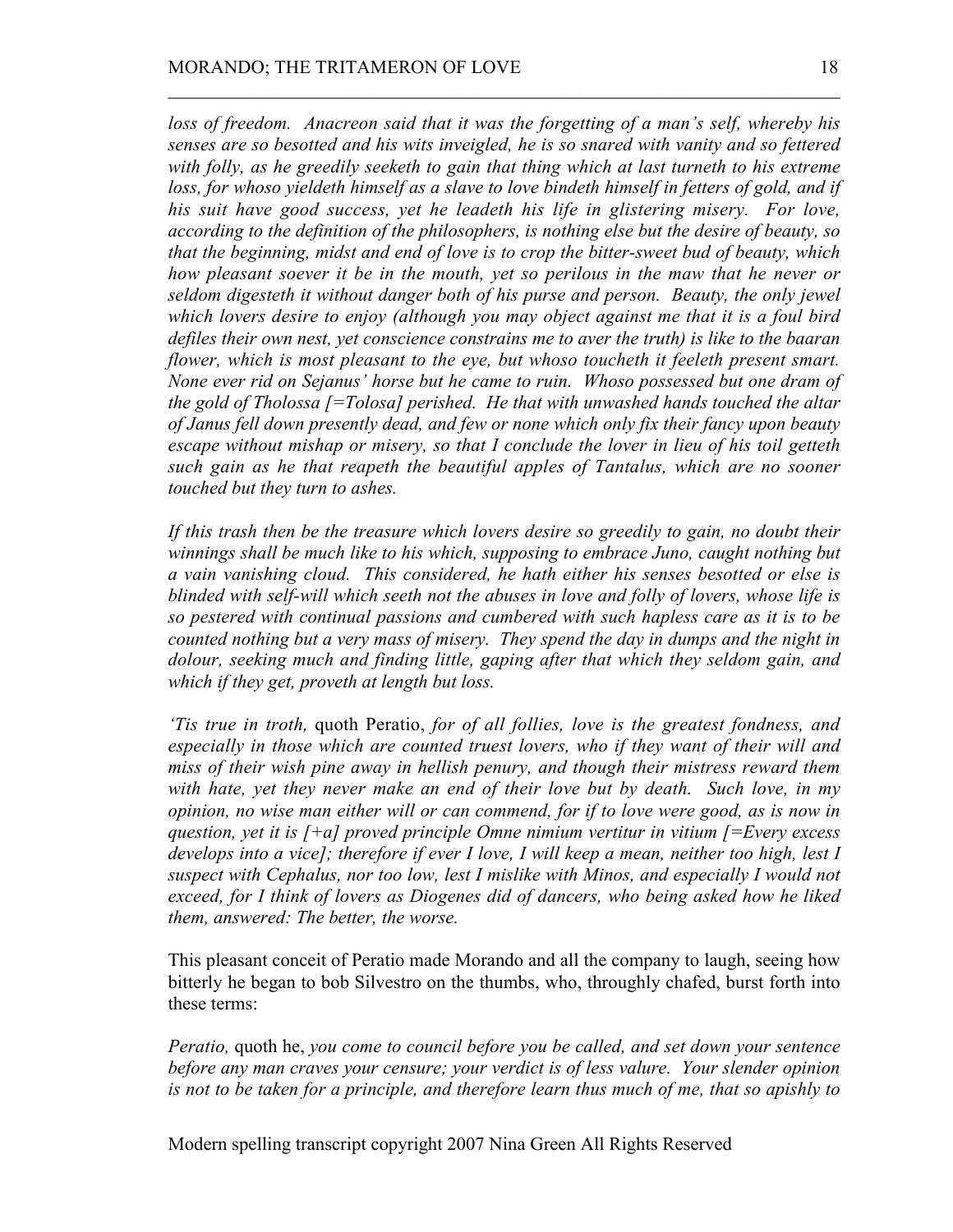*carp at every cause is a sign of great immodesty and small manners. But leaving you to your folly, thus much to the purpose. The philosophers who have sought precisely to set out the perfect anatomy of pure love, who set down by pen that which before they tried by experience, weighing wisely the strange affects and force of love, and feeling in themselves the puissance of his power, justly canonized that sacred essence for a god, attributing unto it the title of deity, as a thing worthy of such supernatural dignity. For it doth infuse into the minds of men such virtuous and valorous motions, kindling in men's hearts such glowing coals of natural affection (which before the force of love had touched them lay buried in the dead cinders of hate) that it doth knit the minds of friends together with such perfect and perpetual amity as we may justly say with Socrates, they be two bodies and one soul. Yea, the common people, although their minds be sotted and almost senseless, yet they have had love in such sacred estimation that they carefully rewarded them with the title of honour and dignity which have excelled in that holy affection, esteeming this only virtue (if so basely it may be termed) sufficient of a man to make one a god. But to aim more near the mark, if we rightly consider the force of love, we shall find that there is nothing which so pleasureth a man and profiteth the commonwealth as love. Tully, being demanded why the commonwealth of Rome did oft fall into many calamities at that time, especially when Sulla and Marius tyrannously shed so much innocent blood, answered, because the temple of love was defaced, and being demanded what caused the commonwealth so to flourish in prosperous estate, answered: Love, alleging too an old Italian proverb Amor e la madre del buon citta [=Love is the mother of a good city].*

 $\mathcal{L}_\text{max} = \mathcal{L}_\text{max} = \mathcal{L}_\text{max} = \mathcal{L}_\text{max} = \mathcal{L}_\text{max} = \mathcal{L}_\text{max} = \mathcal{L}_\text{max} = \mathcal{L}_\text{max} = \mathcal{L}_\text{max} = \mathcal{L}_\text{max} = \mathcal{L}_\text{max} = \mathcal{L}_\text{max} = \mathcal{L}_\text{max} = \mathcal{L}_\text{max} = \mathcal{L}_\text{max} = \mathcal{L}_\text{max} = \mathcal{L}_\text{max} = \mathcal{L}_\text{max} = \mathcal{$ 

*What causeth virtue to reign and vice to come to ruin but love? What delighteth in good and despiteth ill but love? Yea, what causeth a man to be honoured for a god but love? It maketh the valiant to venture amongst most perilous dangers, neither to be feared with the loss of life nor to respect the dint of death, thinking no adventure hard to be achieved, no encounter cumbersome, no danger perilous, so he be fully armed with the shield of love to defend him from the furious force of his enemies. So many Grecians had never been slain of Hector had not Andromache looked over the walls. Troilus had never made such a massacre among his foes had not Cressid buckled on his helmet. Nay, Achilles had never slain them both had not Briseida [=Briseis] been the mistress of his thoughts. To conclude, in all ages chivalry had never so bravely flourished if love had not been the guerdon for their deserts.*

*Love maketh a man which is naturally addicted unto vice to be endued with virtue, to apply himself to all laudable exercises, that thereby he may obtain his lover's favour. He coveteth to be skilful in good letters, that by his learning he may allure her; to excel in music, that by his melody he may entice her; to frame his speech in a perfect phrase, that his eloquence may persuade her, yea, what nature wanteth he seeketh to amend by nurture, and the only cause of this virtuous disposition is love. And to prove these premises with a particular instance, I remember that our countryman Boccace in his Decameron bringeth in one Chimon [=Cymon], a Lacedaemonian, who was more wealthy than witty, and of greater possessions than good qualities, given from his birth to a servile drudge by nature, and could not by his friends be haled from his clownish state by nurture. His delight was to toil at the plough, although a nobleman born, and civil*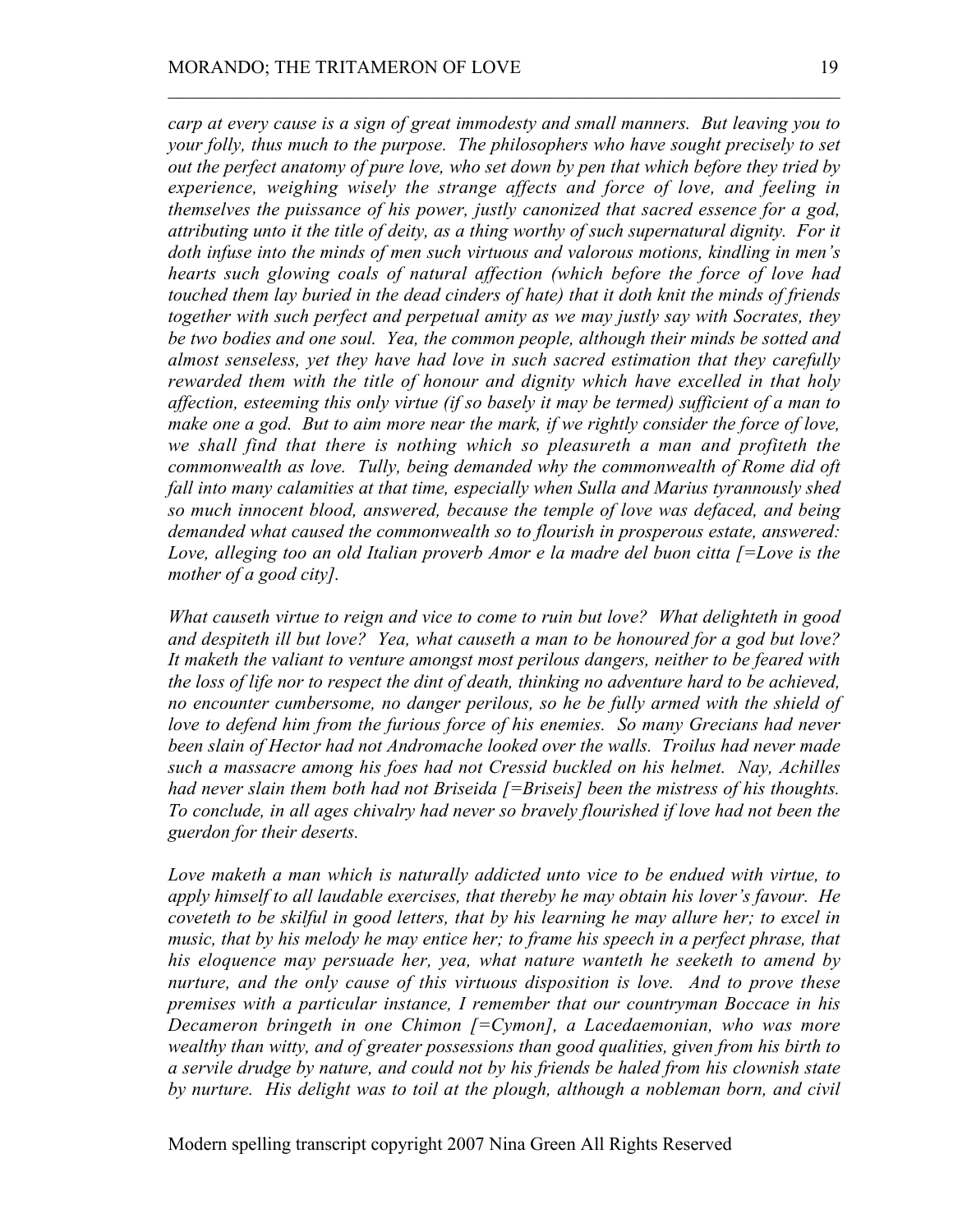*courtesy was the only thing he contemned. This Chimon, who by no art could be brought to have any wit, by chance as he passed through the streets cast his eye on the glittering beauty of a lady in Lacedaemonia, whose singular perfection so deeply imprinted into the heart of this witless Chimon as he felt the flame of fancy to fire within his entrails. Yea, the force of affection had so furiously assaulted him as, perplexed with these unacquainted passions, love drive [sic] him to his shifts, that he, seeking to obtain his mistress' favour, he began to apply himself to all virtuous exercises, that within short time, his love being his loadstone, of a witless fool he became a wise philosopher, of a clown to become a courtier. Yea, love made such a strange metamorphosis of her new novice that in prowess and courtesy he exceeded all the courtiers of Lacedaemonia. Tush, who rightly can deny that love is not the cause of glory, honour, profit and pleasure which happeneth to man, and that without it he cannot conveniently live, but shall run into a thousand enormities? Whereof I conclude that not to love is not to live, or else to lead a life repugnant to all virtuous qualities.*

 $\mathcal{L}_\text{max} = \mathcal{L}_\text{max} = \mathcal{L}_\text{max} = \mathcal{L}_\text{max} = \mathcal{L}_\text{max} = \mathcal{L}_\text{max} = \mathcal{L}_\text{max} = \mathcal{L}_\text{max} = \mathcal{L}_\text{max} = \mathcal{L}_\text{max} = \mathcal{L}_\text{max} = \mathcal{L}_\text{max} = \mathcal{L}_\text{max} = \mathcal{L}_\text{max} = \mathcal{L}_\text{max} = \mathcal{L}_\text{max} = \mathcal{L}_\text{max} = \mathcal{L}_\text{max} = \mathcal{$ 

*Well said, Silvestro*, quoth Morando, *thy reason is good, for in truth he that is an enemy to love is a foe to nature; there is nothing which is either so requested of men or desired of brute beasts more than mutual society, which neither the one can gain nor the other attain without love. Is not he then more senseless than a beast or less natural than a reasonable creature which would despise it? Yes, no doubt, I would count him like to Aparmantus [=sic for Apemantus], that had no other reason to hate men but for that they were men, he himself being like a man, but in nature a very monster.*

*Sir,* quoth Sostrata, *if you weighed well what love were, you would yield another verdict. Is there anything which man esteemeth more than liberty? Nay, doth he not account it dearer than life, and is not love the loss thereof, and the means to lead him into an endless labyrinth? Doth it not fetter him that is free, and thrall the quiet mind in perpetual bondage? Is there anything to be found in love but lowering, care, calamity, sorrow, sighs, woe, wailings, complaints & misery? What breedeth frenzy and bringeth fury but love? What maketh the wise foolish and fools more fond but love? What besotteth the senses, what bruiseth the brain, what weakeneth the wit, what dulleth the memory, what fadeth the strength, nay, what leadeth a man to ruth and ruin but love? And yet, forsooth, no less than a god. Dido had ended her golden days with joy in gallant Carthage; Phyllis had never desperately procured her own death; Ariadne had not miserably died in the solitary deserts; Medea had reigned royally as Queen of Colchos; yea, innumerable others had enjoyed more felicity or tasted less misery if this cruel monster love had not wrought their mishap. For as soon as it once inveigleth the wit and bewitcheth the senses, it maketh straight a metamorphosis of the poor lover's mind; he then rageth as though he were haunted with some hellish hag or possessed with some frantic fury, like one enchanted with some magical charm or charmed with some bewitching sorcery. Yea, he is perplexed with a thousand sundry passions; first free, and then fettered; alate swimming in rest, & now sinking in care; erewhile in security, and then in captivity; yea, turned from mirth to mourning, from pleasure to pain, from delight to despite, hating themselves and loving others who are the chief cause of this their calamity, fulfilling the saying of Propertius that to love, howsoever it be, is to lose, and to fancy, how chary soever the choice be, is to have an ill chance, for love, though never so*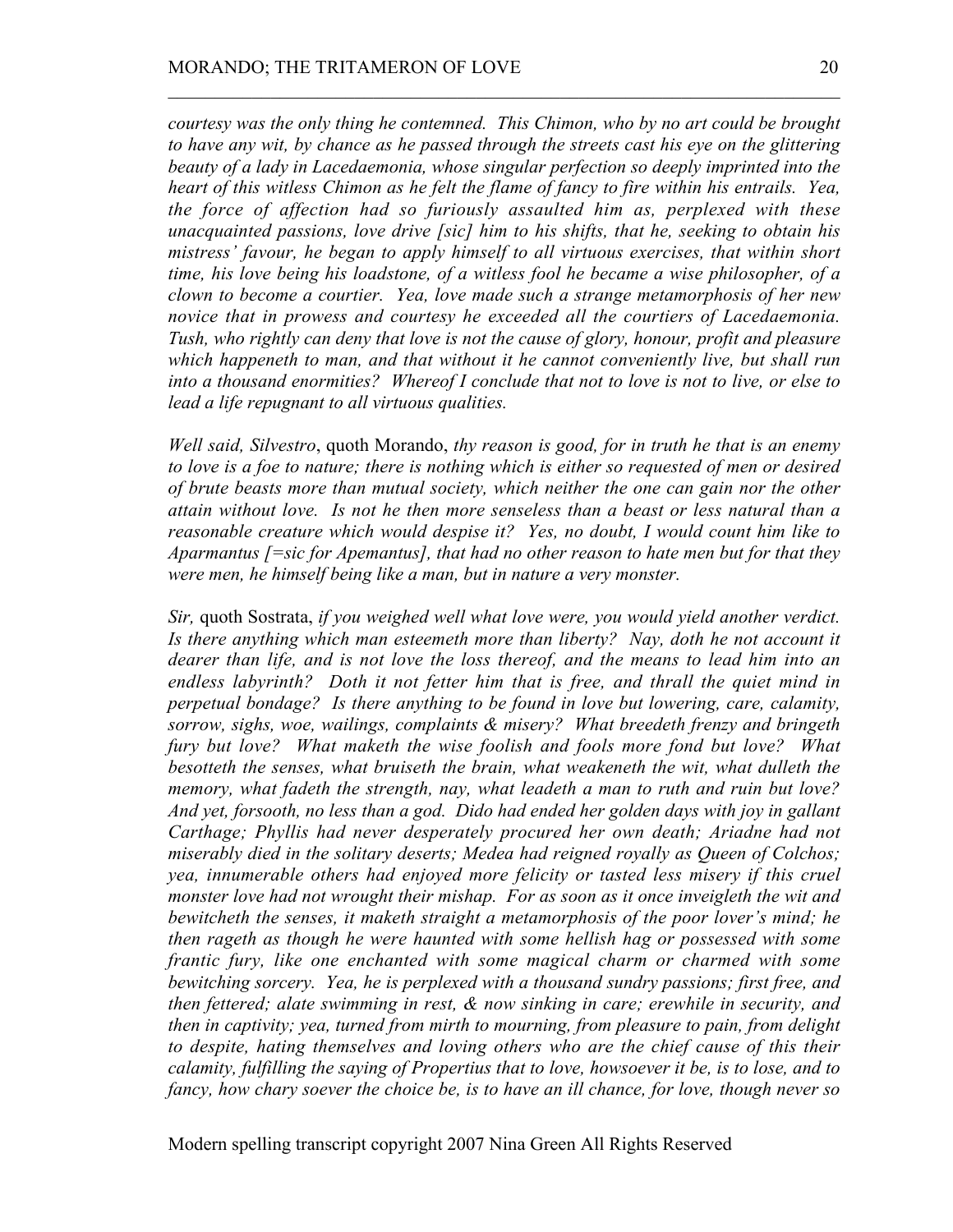*faithful, is but a chaos of care, and fancy, though never so fortunate, is but a mass of misery. Whereof I conclude that whoso is entangled with the snares of love or besotted with the beams of baleful beauty enjoyeth more care than commodity, more pain than profit, more cost than comfort, more grief than good, yea, reapeth a tun of dross for every dram of perfect gold.*

 $\mathcal{L}_\text{max} = \mathcal{L}_\text{max} = \mathcal{L}_\text{max} = \mathcal{L}_\text{max} = \mathcal{L}_\text{max} = \mathcal{L}_\text{max} = \mathcal{L}_\text{max} = \mathcal{L}_\text{max} = \mathcal{L}_\text{max} = \mathcal{L}_\text{max} = \mathcal{L}_\text{max} = \mathcal{L}_\text{max} = \mathcal{L}_\text{max} = \mathcal{L}_\text{max} = \mathcal{L}_\text{max} = \mathcal{L}_\text{max} = \mathcal{L}_\text{max} = \mathcal{L}_\text{max} = \mathcal{$ 

*Nay, stay,* quoth Silvestro, *conclude not so readily before the premises be granted, for though you have, Sostrata, shadowed the table, yet till colours be laid on with a perfect pencil, it is no certain picture. Zeuxis deceived birds with painted grapes, and yet they were not perfect fruit, and though ye fill their ears with your fond reasons, yet after I have pulled back the veil, everyone shall see they are but mere shadows. You reason first of the definition of love, saying that it is no other thing but the desire of beauty, which if I grant, what then, forsooth? By an odd induction you conclude that beauty is the breeder of mishap, and therefore love the bringer of misery, but I neither affirm the one nor grant unto the other. For Plato, being demanded in what things we most resemble the gods, answered, in wisdom and beauty, esteeming wisdom the only gem which enricheth the mind, and beauty the only jewel that adorneth the body. Yea, severe Socrates said that the gods in framing of beauty skipped beyond their skill in that the maker was subject to the thing made, for the gods themselves have been so subject to the glittering hue of beauty as they have been forced to forsake their celestial spheres for to enjoy so precious a treasure, yea, to make a metamorphosis of their deity into human shape, as Jupiter did by turning into a bull to crop the beauty of Europa. And think you then, Sostrata, you have not both committed an heinous offence in blasph[e]ming so divine a thing, & also been greatly deceived in thinking light of love, which tendeth to none other end but to the obtaining of so divine a treasure?*

*Further, you count every virtue in love to be vanity, every straw to be a stumbling-stock, every little molehill to be a great mountain, concluding because it is fraught with care, therefore it is to be contemned, because it is subject to trouble and mishap, therefore to be utterly misliked, but your opinion is vain, and therefore your reasons are of no value; they carry small sense in that you are so subject to self-will. For did not Pythagoras compare virtue to the letter Y, which is small at the foot but broad at the top, meaning that to obtain virtue is very painful, but the possession thereof passing pleasant? Yea, do not the wise philosophers endeavour much travail to attain virtue? Do not martial minds, who gape after glory, sleep little and labour much, hazard their limbs and venture their lives to attain honour? Do not merchants yield themselves to the mercy of the furious seas and try the rage of stormy tempests, suffer perils by the sea and post by land to possess riches? Shall therefore the philosopher's life be contemned because it is fraught with trouble? Shall the merchant's stay or the martial state be despised because the one is subject to danger and the other to death? No, if this may be concluded, it will breed a confusion in all estates. Shall then love be thought lewd because poor passionate lovers be ready to bear the burden of all misfortune to the end to achieve so royal a reward as beauty? No, for he is to be thought a fearful dastard whom any worldly muck doth deceive, whom any hard attempt doth withdraw, or any humble prayer doth withhold from attaining the top of his desire. Cease, then, Sostrata, to blaspheme against beauty, sith it is divine; leave to inveigh against love, since it is a labour fit for the gods.*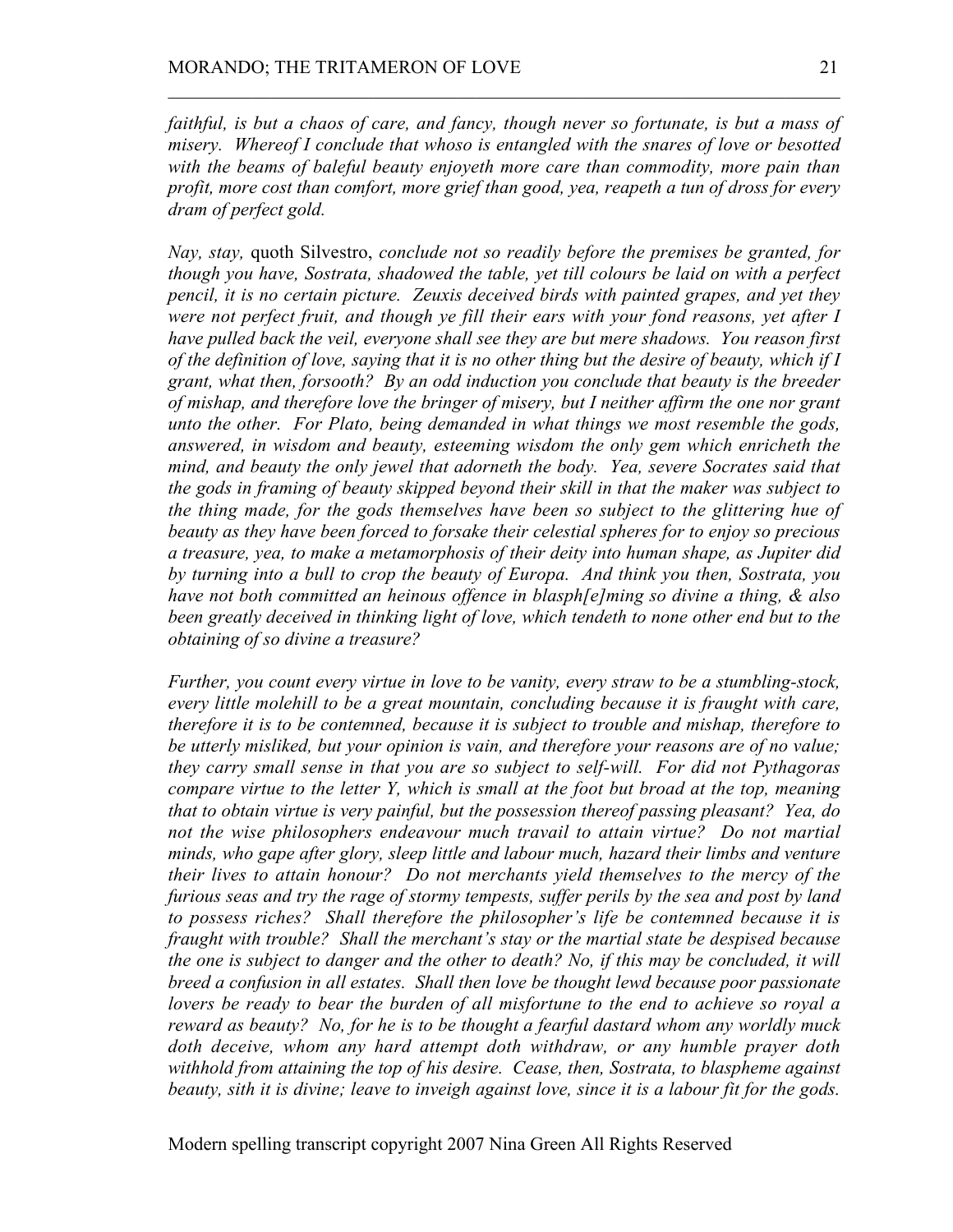*Otherwise thou shall be thought to be more wilful than wise, and to spit out these bitter speeches more of cankered spite than of any just cause.*

 $\mathcal{L}_\text{max} = \mathcal{L}_\text{max} = \mathcal{L}_\text{max} = \mathcal{L}_\text{max} = \mathcal{L}_\text{max} = \mathcal{L}_\text{max} = \mathcal{L}_\text{max} = \mathcal{L}_\text{max} = \mathcal{L}_\text{max} = \mathcal{L}_\text{max} = \mathcal{L}_\text{max} = \mathcal{L}_\text{max} = \mathcal{L}_\text{max} = \mathcal{L}_\text{max} = \mathcal{L}_\text{max} = \mathcal{L}_\text{max} = \mathcal{L}_\text{max} = \mathcal{L}_\text{max} = \mathcal{$ 

*Well,* quoth Aretino, *if that testy Tyanaeus were alive, who was the contemner of beauty, the dispraiser of love, despiser of fancy and the detester of all such amorous society, and heard Silvestro tell this tale, no doubt he would not only turn his tippet, recant his heretical opinion and persuade others to honour beauty, but he himself would become a lover.*

*Truly,* quoth Panthia, *for my part I confess that Silvestro hath so cunningly confuted my daughter's reasons as I must needs say he is worthy to have the verdict to go on his side, for though Diana hath reaped renown by her chastity, yet Juno hath gained more honour by her marriage.*

*Why, Madam Panthia*, quoth Peratio, *will you bring Silvestro into a fool's paradise by allowing his opinion? I can but smile to see how cunningly you can claw him where he itcheth, but he knows you do but flatter, & thinks that women's thoughts and their tongues runs not always together.*

*Truly*, quoth Aretino, *that is the cause that Silvestro bears so much with Lacena's folly, for he thinks she plays like the consul Attilius, that was wont to cover the picture of his concubine with a curtain wherein was embroidered the story of Diana and Actaeon.*

*What Lacena doth,* quoth Silvestro, *I know not, but I am sure Peratio speaks more of crabbedness than of conscience, resembling herein Apollo (I mean not in pure complexion, but in peevish condition), who inveighing greatly gainst Venus and Cupid, did himself the next night ravish poor Clymene.*

*Well,* quoth Morando, *Madam Panthia, sith you have heard this doubtful question so throughly discoursed, give your censure, and your verdict shall stand for a sentence.*

*Sir,* quoth she, *if I should pass against Silvestro, then all might think I either never loved my husband or else that I spoke of affection; therefore that I be not accused of the one nor condemned of the other, this is my opinion, that Silvestro, speaking of those loyal lovers which fix their fancy and place their affection first upon the virtue of the mind and then upon the beauty of the body, defendeth the right in saying that to love is a virtue, and that my daughter Lacena, in touching the excessive love, nay rather lust, of those fond and fantastical lovers who only respect the complexion of the body and not the perfection of the mind, having their fancy so fickle as they are fired with every new face, respecting pleasure more than profit and yet refusing no pains to satisfy their fleshly desires, saith well that such love is a vice.*

Panthia, having yielded her judgment, was greatly praised of all the company for giving so wise a verdict. *Indeed,* quoth Aretino, *it made me to marvel when I heard Lacena so far out of square, sith that by natural constitution women are more subject unto love than men.*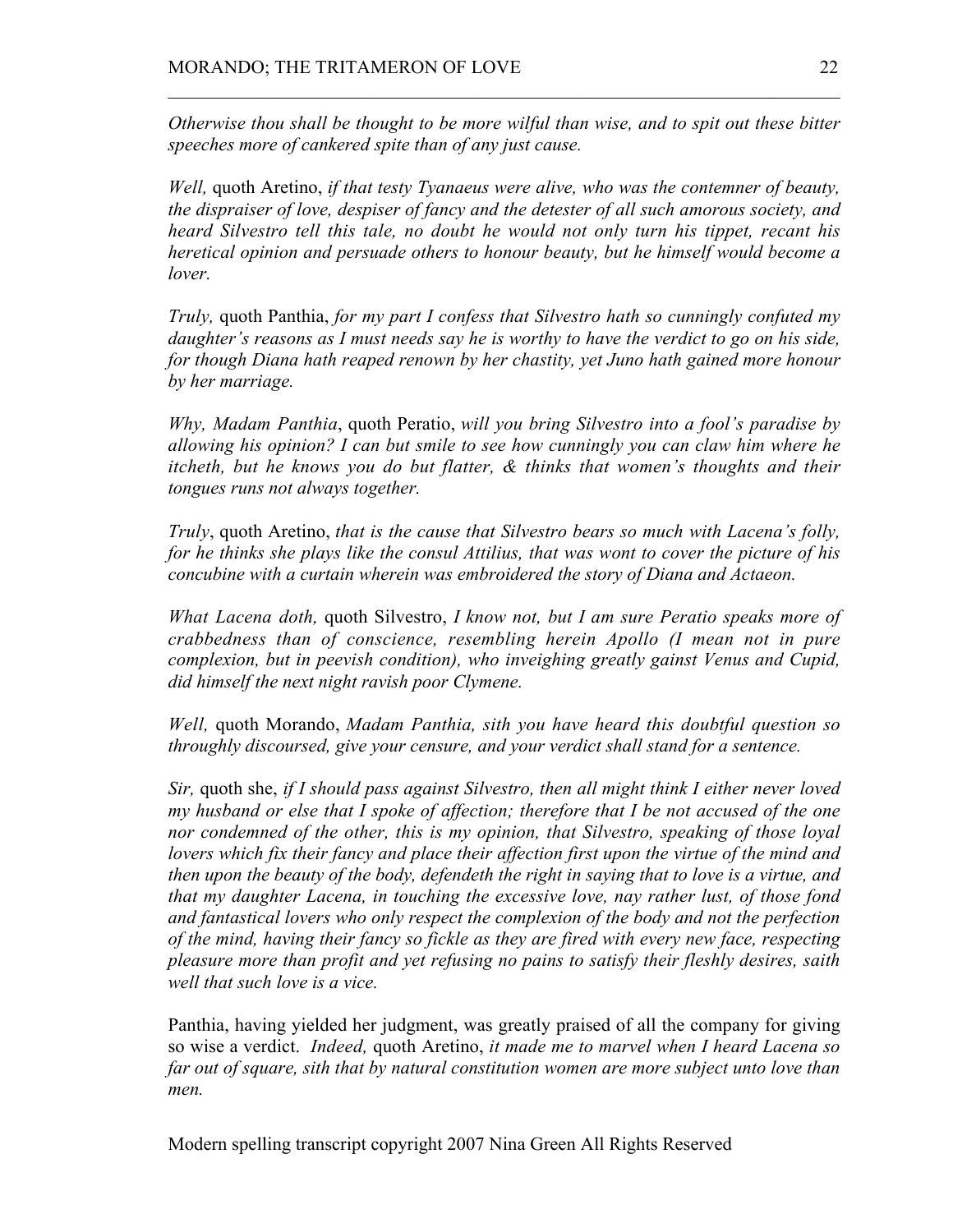*Not so,* quoth Panthia. *You speak by contraries, for women are hard to be snared in love, like the stone ceraunon, which will hardly receive any stamp, but being once printed never loseth the form. Marry, if I might be so bold, I could aptly compare men to spaniels, that will fawn on everyone that carrieth bread in his fist.*

 $\mathcal{L}_\text{max} = \mathcal{L}_\text{max} = \mathcal{L}_\text{max} = \mathcal{L}_\text{max} = \mathcal{L}_\text{max} = \mathcal{L}_\text{max} = \mathcal{L}_\text{max} = \mathcal{L}_\text{max} = \mathcal{L}_\text{max} = \mathcal{L}_\text{max} = \mathcal{L}_\text{max} = \mathcal{L}_\text{max} = \mathcal{L}_\text{max} = \mathcal{L}_\text{max} = \mathcal{L}_\text{max} = \mathcal{L}_\text{max} = \mathcal{L}_\text{max} = \mathcal{L}_\text{max} = \mathcal{$ 

*Stay there,* quoth Morando. *It is now dinnertime, and this question asketh a long discourse. We will now dine, and the rest of the day, to exercise ourselves, we will spend in hunting, but tomorrow we will have this doubt debated of Aretino and Fioretta. I will be the plaintiff,* quoth Aretino. *And my daughter shall be the defendant*, quoth Panthia. *Why then,* quoth Morando, *let us ply our teeth as we have done our tongues.* And with that they all sat down to dinner.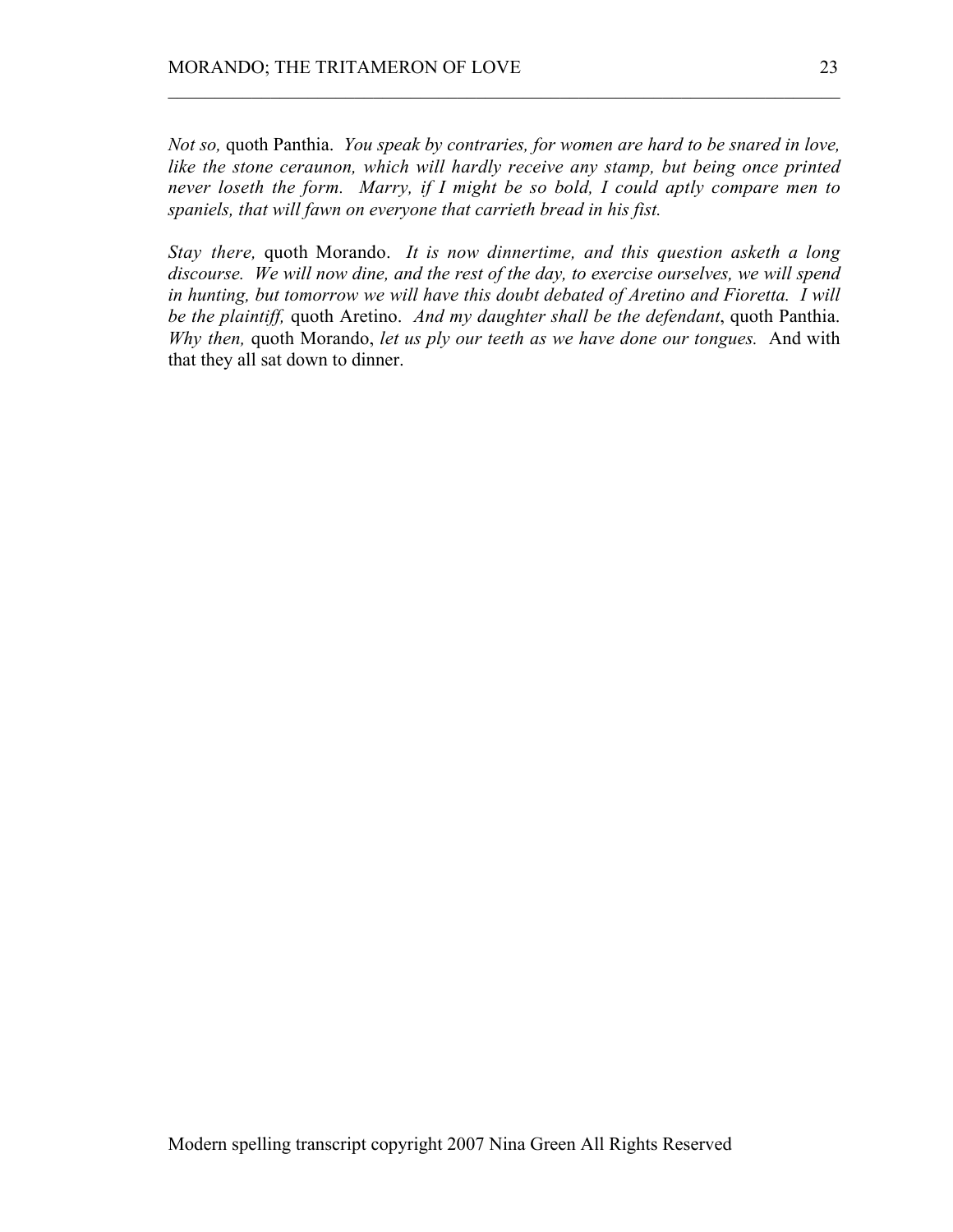The Third Day's Discourse.

 $\mathcal{L}_\text{max} = \mathcal{L}_\text{max} = \mathcal{L}_\text{max} = \mathcal{L}_\text{max} = \mathcal{L}_\text{max} = \mathcal{L}_\text{max} = \mathcal{L}_\text{max} = \mathcal{L}_\text{max} = \mathcal{L}_\text{max} = \mathcal{L}_\text{max} = \mathcal{L}_\text{max} = \mathcal{L}_\text{max} = \mathcal{L}_\text{max} = \mathcal{L}_\text{max} = \mathcal{L}_\text{max} = \mathcal{L}_\text{max} = \mathcal{L}_\text{max} = \mathcal{L}_\text{max} = \mathcal{$ 

Panthia and the rest of the company having pleasantly passed away the day in sport and quietly spent the night in sleep, no sooner saw that Aurora had forsaken the watery bed of her lover Titan but they, remembering that Aretino and Fioretta were to perform their challenge, hasted to be hearers of this doubtful discourse. But seeing Morando was not stirring, they walked into the garden to take the fresh and fragrant air, where Flora presented unto them a paradise of odoriferous flowers, greatly pleasing the eye and sweetly delighting the smell. Enticed with the verdure of these flourishing plants, they all rested them in an arbour made of roses, whereby Peratio, taking occasion to be pleasant, entered into this parle:

*I now,* quoth he, *see by experience Mantuan's principle to be true, that weal is never without woe, no bliss without bale, each sweet hath his sour, every commodity hath his discommodity annexed, for you see by proof the sweetest rose hath his prickles.*

*And what of this?* quoth Panthia. *What infer ye of these principles?*

*Marry,* quoth he, *I can aptly compare a woman to a rose, for as we cannot enjoy the fragrant smell of the one without sharp prickles, so we cannot possess the virtues of the other without shrewish conditions, & yet neither the one nor the other can well be forborne, for they are necessary evils.*

*O sir,* quoth Panthia, *you are very pleasant. Poor women must be content to suffer the reproof, though men merit the reproach, but if they were as little virtuous as men are greatly vicious, no doubt then you would write volumes of their vanity. But,* quoth she, *as bad as they be, when you sue to obtain their favour, then you account them as heavenly creatures and canonize them for saints, commending their chastity and extolling their virtues, whereof I conclude that either they are faultless, or you flatterers.*

*Tush,* quoth Peratio, *what others think I know not, but I was never of that mind, for truly this is my verdict, be she virtuous, be she chaste, be she courteous, be she constant, be she rich, be she renowned, be she honest, be she honourable, yet if she be a woman, she hath sufficient vanities to countervail her virtues.*

*Truly,* quoth Silvestro, *as the inhabitants of Lemnos were turned into frogs for railing against Lantona, so, Peratio, thou deservedst to be changed into a cur for barking out such currish blasphemous speeches against women. Niobe inveighed against Venus for her lightness, and yet she herself more lewd, and thou railest against women for their vanity, thou thyself being thrice more vicious, but as it was impossible to tell a tale to a Cretian [sic for Cretan] and not to talk to a liar, so it is impossible, Peratio, to speak of thee and not to name a slanderer.*

With that Morando, being newly risen, and missing his guests, went into the garden,  $\&$ hearing these bitter blows, thought quickly to part the fray. He severed them therefore with this *Salve*: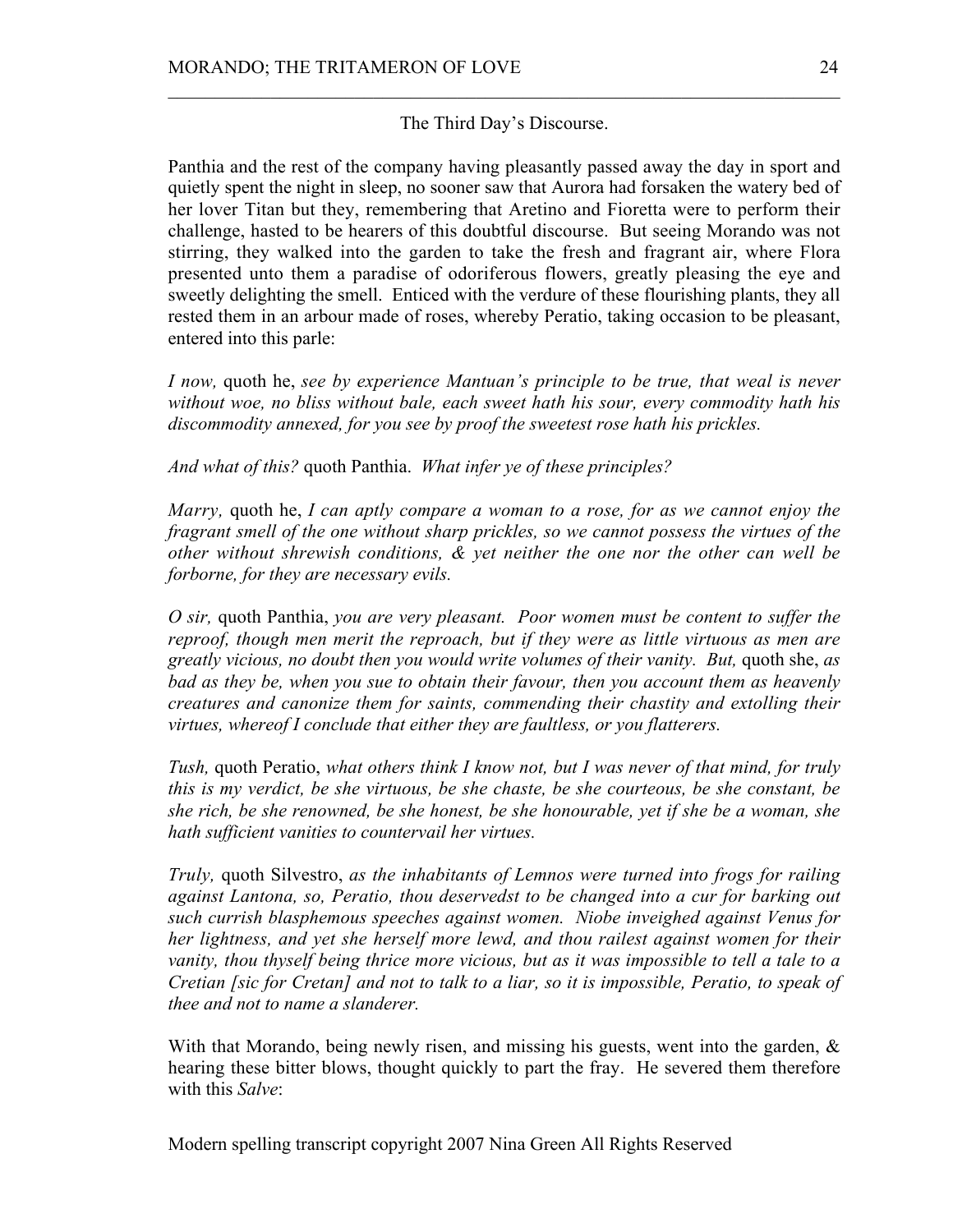*Gentlemen and gentlewomen,* quoth he, *in that I will not be tedious, in one word I bid you all good day. The achieving of yesterday's challenge between Aretino & Fioretta hath made me rise thus early. Cease off, therefore, from your supposes, for I enjoin you all to silence, and let us hear what a plea our plaintiff will put in to aver his doubtful problem.*

 $\mathcal{L}_\text{max} = \mathcal{L}_\text{max} = \mathcal{L}_\text{max} = \mathcal{L}_\text{max} = \mathcal{L}_\text{max} = \mathcal{L}_\text{max} = \mathcal{L}_\text{max} = \mathcal{L}_\text{max} = \mathcal{L}_\text{max} = \mathcal{L}_\text{max} = \mathcal{L}_\text{max} = \mathcal{L}_\text{max} = \mathcal{L}_\text{max} = \mathcal{L}_\text{max} = \mathcal{L}_\text{max} = \mathcal{L}_\text{max} = \mathcal{L}_\text{max} = \mathcal{L}_\text{max} = \mathcal{$ 

The company, first requiting Morando with the like courtesy and then returning his *Salve* with the like salutation, held their peace to hear Aretino parle, who seeing they listened attentively to hear his talk, began his tale in this manner:

*It is a principle,* quoth he, *amongst the natural philosophers that men by their constitution are endued with a more perfect and stronger complexion than women, being more apt to endure labour and travail, and less subject to effeminate pleasure and pastime, having their hearts hardened to withstand any kind of passion, and less mollified to receive any pathetical impression, whereof I infer that men, having their hearts indurate by natural constitution, are more able to withstand the force of love than women, whose effeminate minds are enclosed within a more tender and delicate complexion. For as the perfect gold which is of a pure substance receiveth any form sooner than the sturdy steel which is of a gross & massy mould, so women's effeminate minds are more subject to sudden affection and are sooner fettered with the snare of fancy than the hard hearts of men, which being rubbed with the adamant stone are apt to withstand any violent passions. Tiresias, who had by hard hap the proof of both natures, and Scython, who at his pleasure was either a man or a woman, the one being demanded by Jupiter and the other by Bacchus whether men or women were most subject unto love, framed this answer, that the arms which Venus gave on her shield were sufficient to discuss the doubt, meaning that as doves, who are Venus' darlings, are more prone unto lust than any other fowls, so women are more subject unto love than any other moral creatures.*

*Truly, sir,* quoth Fioretta, *you seem by your sentences to be a subtile and secret philosopher, for I think you bring in such dark problems as you scarce understand your own reasons. Is this your skill in natural philosophy, to bring in natural principles? Or think you by sophistry to shadow the truth? No, words are but wind, and a few dry blows shall not carry away the conquest. Aristotle and Albertus both set down this infallible axiom, that the natural constitution of men is choler, hot and dry, having of all the four elements fire most predominant in their complexions, so that as Galen affirmeth in his book De partibus corporis humani, this fiery constitution doth make them full of passions, soon hot, soon cold, easily inflamed and quickly quenched, whereas women be phlegmatic, cool and moist, having water most predominant in their constitution, and therefore less subject unto fiery affections. Whereof I infer that the minds of men, which are hot & dry, are sooner scorched with the heat of Venus and fired with the flame of fancy; yea, love hath more power to set on fire their affections, being already of a hot constitution, than to scorch or scald the hearts of women, which naturally are of so moist and cold a complexion. The dry balm is sooner set on fire than the watery beech; the withered hay sooner burneth than the moist grass, and the fiery heart of Mars sooner scorched than the cold mind of Diana.*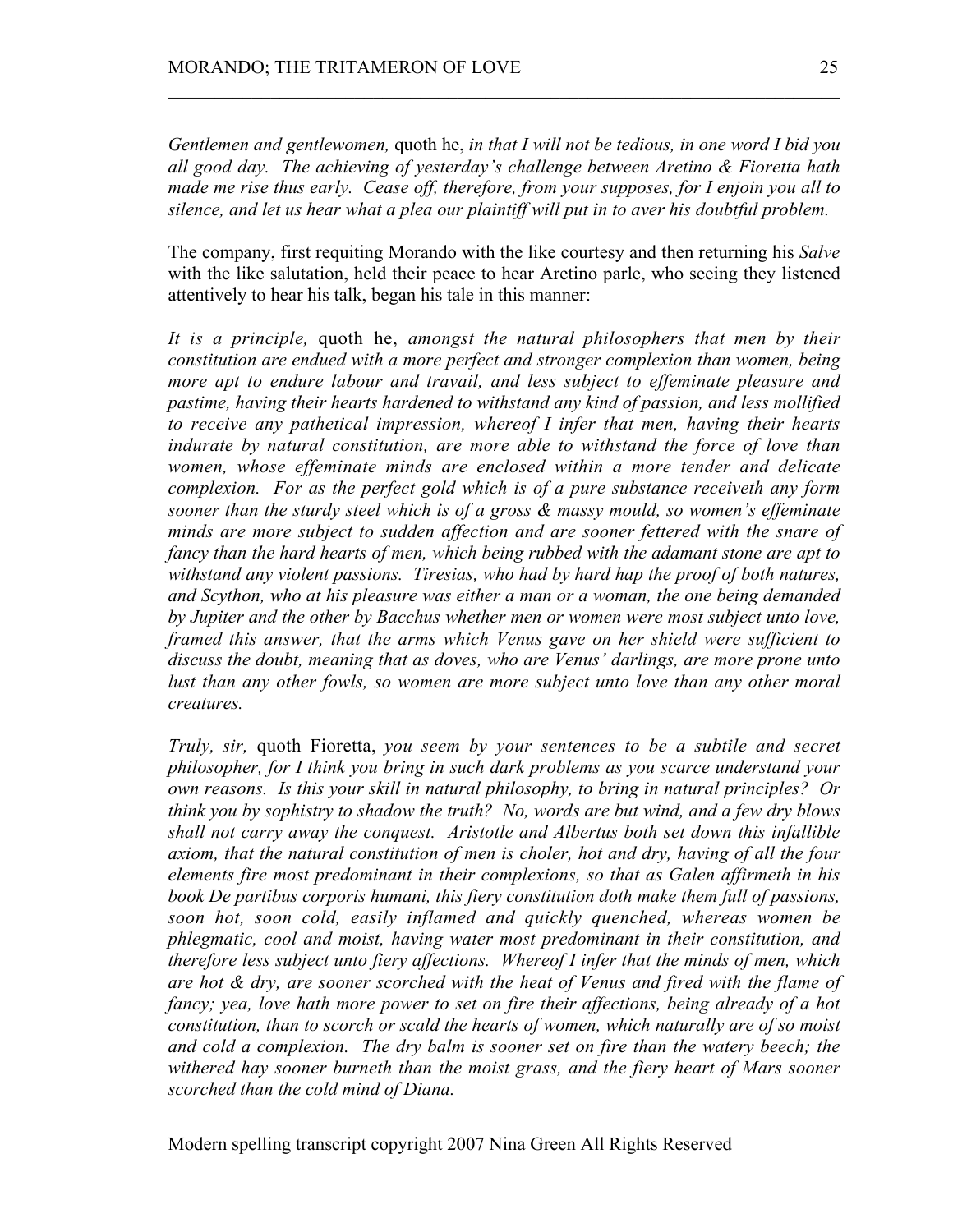*Nay, Mistress Fioretta,* quoth he, *seeing you urge me so strictly, I will prove my premises with most approved instances. Was not Dido almost consumed in the flame before Aeneas touched the fire? Was not she fettered at the first sight, whereas Venus could hardly induce her son to love? Demophoon was not so soon drowned in desire as Phyllis, for he no sooner set foot on land but she was over shoes in love, whereas (God knows) all her flattering allurements could hardly train him to the court of Cupid. The nymph Echo no sooner saw Narcissus but she was inflamed, whereas he neither by tears, prayers, promises not protestations could be allured to yield himself a subject unto Venus. Tush, what should I recount the passionate love of Salmacis, Circe, Byblis, Hylonome, and of infinite other whose lives are sufficient proofs and precedents to confirm my former reasons. Cupid, intending to revenge himself upon Apollo for discovering the adultery between his mother and Mars, was fain to spend many of his chiefest darts ere he could strike him in love with Daphne, but as the blind boy pleasantly sported with his mother, by chance he raced her breast with the tip of his arrow, which no sooner touched her but she was deeply in love with her darling Adonis. In fine, all ages and estates have yielded sufficient proofs to confirm my premises, so that I need not allege any more reasons, but conclude with the saying of Martial which affirmeth three things never to be parted: mulier, amor, & inconstantia.*

 $\mathcal{L}_\text{max} = \mathcal{L}_\text{max} = \mathcal{L}_\text{max} = \mathcal{L}_\text{max} = \mathcal{L}_\text{max} = \mathcal{L}_\text{max} = \mathcal{L}_\text{max} = \mathcal{L}_\text{max} = \mathcal{L}_\text{max} = \mathcal{L}_\text{max} = \mathcal{L}_\text{max} = \mathcal{L}_\text{max} = \mathcal{L}_\text{max} = \mathcal{L}_\text{max} = \mathcal{L}_\text{max} = \mathcal{L}_\text{max} = \mathcal{L}_\text{max} = \mathcal{L}_\text{max} = \mathcal{$ 

*Tush,* quoth Fioretta, *all this wind shakes no corn; your antecedent infers no necessary consequent, for if I grant that divers dames have been suddenly surprised with fancy, may you therefore conclude that women are more subject unto affection than men? This were, Aretino, too absurd an argument. But to confirm my reasons with a plain proof which we both see and know by daily experience, are not men fain, being themselves once fired with fancy, to seek and sue, to watch and ward, to parle, to pray, to protest, to swear, to forswear, yea, to use a thousand sundry shifts to allure a simple maid unto love? Do they not seek to hale her unto their hook with divers new devises? Some practise music to inveigle their minds, playing in the night under their windows with lutes, citterns and bandoras. Some tourney and just, that by their manhood they may allure them to love. Some paint out their passions in songs and sonnets to move them unto mercy, none saying they are too pitiful, but all exclaiming of their cruelty. The poor woman notwithstanding is so unwilling to yield unto love that she is hardly induced to fancy by all these flattering allurements, whereas the man is fired with every new face, fettered with every new fancy, in love at every look. Yea, they cannot Accedere ad ignem but they do straight Calescere plus quam satis, so that it is hard to find a man but he is either fraught with love or flattery.*

*Not so, Fioretta,* quoth Silvestro. *Conclude not so strictly, for to love, I grant, is proper to men, but to flatter belongeth to women.*

*Why,* quoth Peratio, *dare you blaspheme so broadly against that noble sex? Take heed if your mistress hear of this fond censure she hang not the lip.*

*This is small to the purpose,* quoth Morando. *Whether men feign or women flatter, it is not the mark we shoot at. Sith, Madam Panthia, these two champions have so manfully*